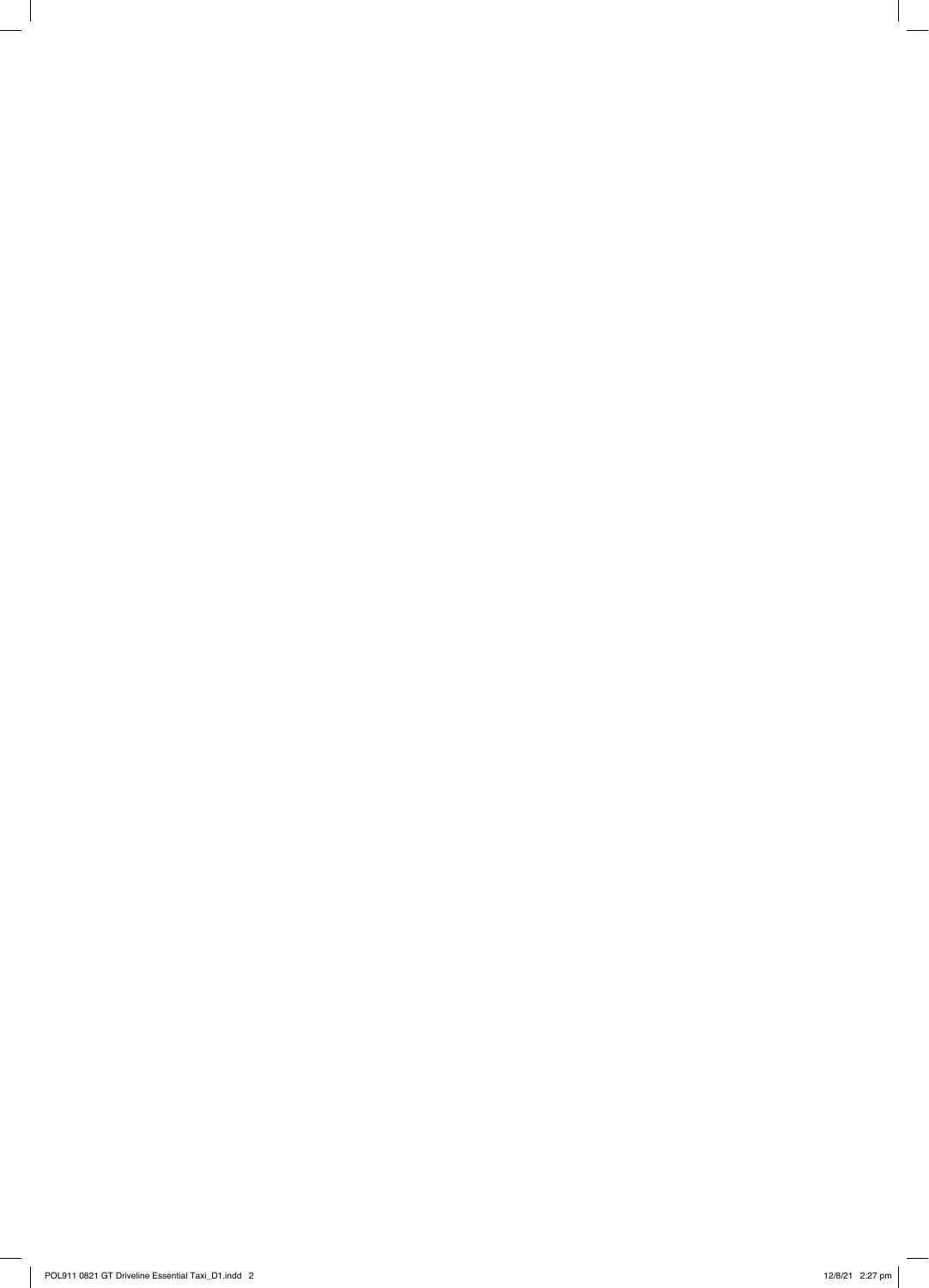# Table of contents

|                                                    | Page |
|----------------------------------------------------|------|
| Introduction                                       | 2    |
| Other information                                  | 2    |
| Summary of the available covers                    | 3    |
| <b>General definitions</b>                         | 7    |
| <b>General Exclusions</b>                          | 8    |
| <b>General Conditions</b>                          | 9    |
| Claims procedures                                  | 10   |
| Section 1 - Taxi Motor                             | 12   |
| Definitions applicable to Section 1                | 12   |
| Excesses applicable to Section 1 Parts A and B     | 12   |
| Part A - Loss or Damage                            | 13   |
| Additional Benefits applicable to Section 1 Part A | 13   |
| Specific Conditions applicable to Section 1 Part A | 14   |
| Specific Exclusions applicable to Section 1 Part A | 14   |
| Part B - Liability to third parties                | 15   |
| Additional Benefits applicable to Section 1 Part B | 15   |
| Specific Exclusions applicable to Section 1 Part B | 17   |
| Specific Exclusions applicable to Section 1        | 17   |
| Specific Conditions applicable to Section 1        | 18   |
| Specific Claims procedures applicable to Section 1 | 19   |
| Choice of repairer                                 | 19   |
| Spare parts, extras and Accessories                | 19   |
| Optional Benefits applicable to Section 1          | 19   |
| Section 2 - Public and Products liability          | 20   |
| Definitions applicable to Section 2                | 20   |
| Limit of Indemnity applicable to Section 2         | 23   |
| Specific Exclusions applicable to Section 2        | 24   |
| Specific Conditions applicable to Section 2        | 28   |
| Optional Benefit applicable to Section 2           | 28   |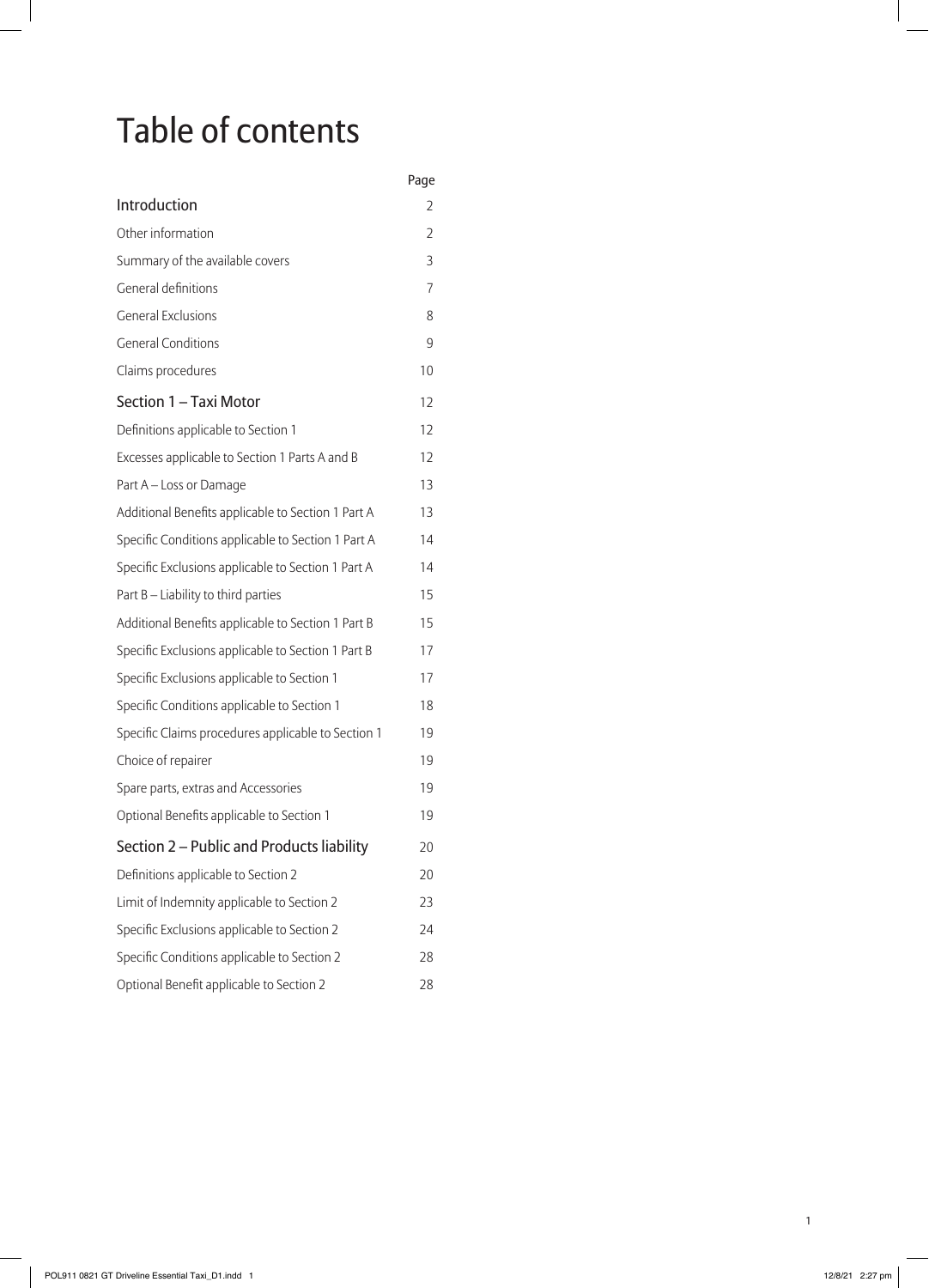# Introduction

Welcome and thank You for choosing the GT Driveline Essential Taxi Package Policy.

# The Insurer

Allianz Australia Insurance Limited (Allianz) ABN 15 000 122 850 AFS Licence No. 234708.

# The Underwriting Agency

Global Transport & Automotive Insurance Solutions Pty Ltd (GT Insurance) ABN 93 069 048 255, AFS Licence No. 240714 of Level 3, Suite 3.01, 213 Miller Street, North Sydney, NSW 2060 is an underwriting agency which specialises in arranging insurance in respect of motor vehicles and mobile plant and related insurances. GT Insurance acts as agent on behalf of Allianz to market, solicit, offer, arrange and administer the insurance. GT Insurance has a binding authority to issue contracts of insurance and to deal with or settle claims on behalf of Allianz. If You need information about this insurance, in the first instance contact GT Insurance.

# About this insurance

This Policy document is also a Product Disclosure Statement (PDS). A PDS is a document required by the Corporations Act 2001 and contains information designed to help You decide whether to buy it.

This is an important document. You should read it carefully before making a decision to purchase this insurance.

It will help You to:

- decide whether this insurance will meet Your needs; and
- compare it with other products You may be considering.

The Policy provides a number of covers which may or may not be provided to You as a retail client under the Corporations Act 2001 (Cth) depending on Your circumstances. Only the parts of the Policy document relevant to cover provided to You as a retail client and any other documents (for example, any Schedule, Supplementary PDS, or endorsement) which We tell You are included before entry into the Policy or where required or permitted by law, make up the PDS for the purposes of the Act.

Please note that any recommendation or opinion in this document is of a general nature only and does not take into account Your objectives, financial situation or needs.

You need to decide if this insurance is right for You and You should read all of the documents that make up the Policy to ensure You have the cover You need.

# Updating the PDS

We may need to update this PDS from time to time if certain changes occur, where required and permitted by law. We will issue You with a new PDS or a supplementary PDS or other compliant document to update the relevant information except in limited cases.

Where the information is not something that would be materially adverse from the point of view of a reasonable person considering whether to buy this insurance, We may issue You with notice of this information in other forms or keep an internal record of such changes (You can get a paper copy free of charge by contacting Us using Our details on the back cover of this PDS). Other documents (for example schedules, Supplementary PDSs and/or endorsements) may form part of Our PDS and Policy. If they do We will tell You before You enter into the Policy and in the relevant document. We may also issue other documents forming part of Our PDS and Policy where required or permitted by law.

# Other information

#### If this insurance has been issued through an insurance intermediary

If Your Policy has been issued through Our agent, or a broker who is acting under a binder arrangement with Us, then they are acting as Our agent and not as Your agent.

If Your Policy has been issued by a broker, other than a broker acting under a binder agreement with Us, then the broker is acting as Your agent.

Where the Policy has been arranged through an intermediary a commission is payable by Us to them for arranging the insurance.

#### Phone for assistance

If You need to clarify any of the information contained in this Policy document or You have any other queries regarding Your insurance Policy, please use the contact details below.

For all enquiries, please call:

GT Insurance Level 3, Suite 3.01, 213 Miller Street, North Sydney, NSW 2060 PO Box 1937, North Sydney, NSW 2059 Website: www.gtins.com.au Phone: (02) 9966 8820 Fax: (02) 9966 8840

Preparation Date: 11/08/2021.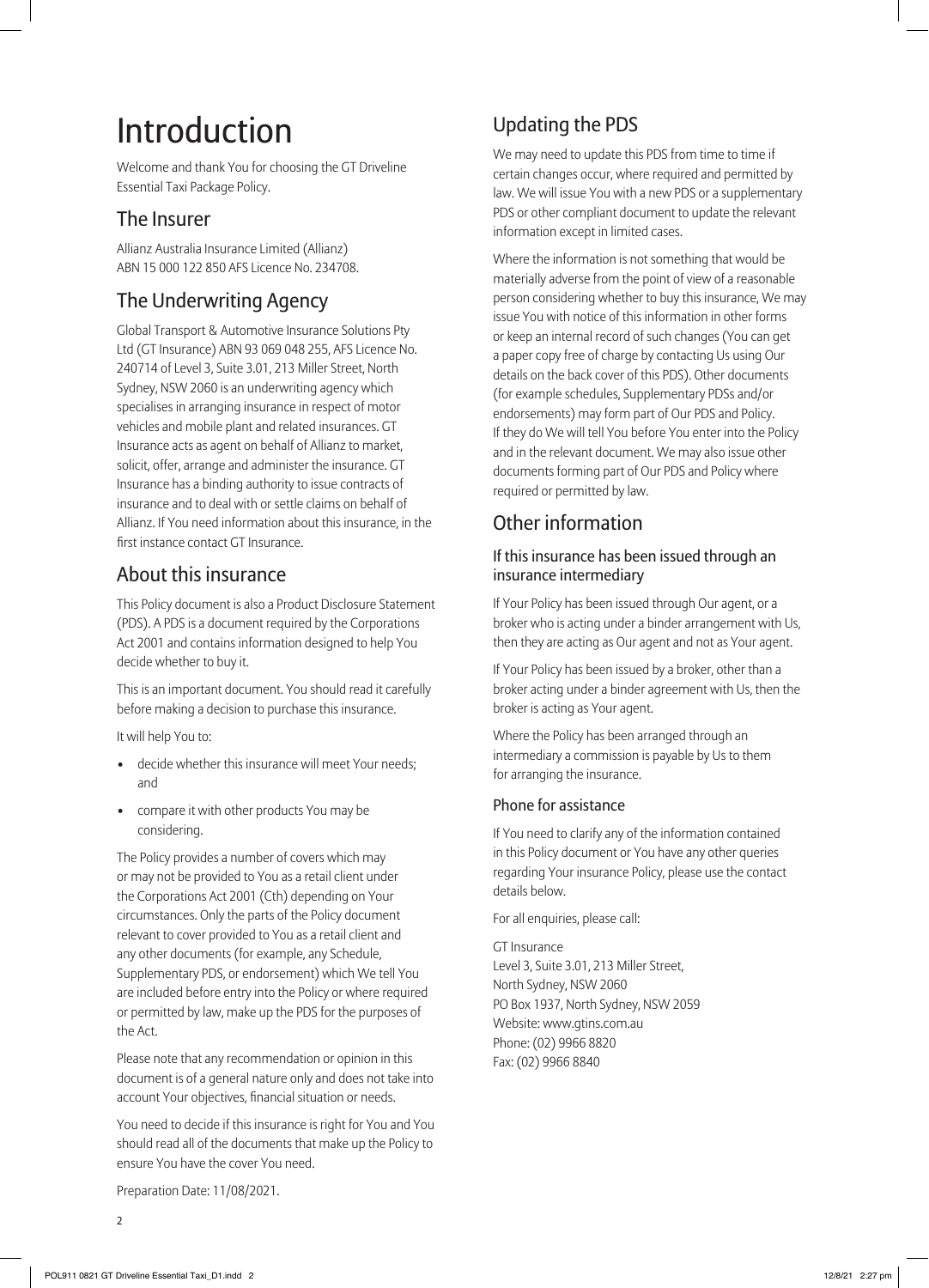# Summary of the available covers

You can apply to buy any of the following – You choose what You need. This is a basic summary of the different covers available. You are only covered for the cover sections that are shown as insured in Your Schedule. You need to read the Policy for full details of the cover and the relevant limits, Excess(es), exclusions and conditions that apply. In order to be sure that You are covered under this policy You should always contact Us for approval before You incur costs You wish to claim. If You do not, We will pay for costs incurred up to the amount We would have authorised had You asked Us first.

#### Section 1 – Taxi Motor

Section 1 Part A covers specified loss or Damage to Your Taxi that occurs during the Period of Insurance and within the Territorial Limits.

Section 1 Part B covers You for any amount for which You become legally liable to pay as compensation in respect of loss or Damage to someone else's property caused by an Accident that occurs during the Period of Insurance and within the Territorial Limits.

Where Your Schedule shows a monetary amount against the Sum Insured then Your Taxi is covered for Section 1 Part A and Part B.

Where Your Schedule shows "Third Party Liability" against the Sum Insured then Your Taxi is covered for Section 1 Part B only.

#### Section 2 – Public and Products Liability

This Section provides cover in respect of Personal Injury, Property Damage or Advertising Injury. This Section does not cover the entire spectrum of legal liabilities which You may be compelled to bear under the terms which are frequently inserted into commercial business contracts by principals, lessors or other parties.

#### No Workers Compensation cover

This Policy does not include workers compensation cover. Such cover is compulsory for employers and You should arrange separate insurance.

# Applying for cover

When You apply by completing Our Proposal You need to provide the information We require to determine whether to issue a Policy and if so, on what terms, including (to the extent they are optional):

- the covers and benefits You want (including the property You wish to cover);
- the limits You want:
- the period of cover You want;
- whether You want any third parties to be noted as having an interest;
- the Excess(es) that You want to contribute for certain claims;
- whether any standard terms need to be varied (this may be by way of an endorsement).

Where We agree to issue a Policy cover is provided on the basis:

- that You have paid or agree to pay Us the premium for the cover provided;
- of the verbal and/or written information provided by You which must have been given in accordance with Your Duty of Disclosure.

If You fail to comply with Your Duty of Disclosure, We may be entitled to refuse or reduce Our liability under the policy to the extent Our interests are prejudiced by Your failure to comply with the Duty of Disclosure and/or We may cancel the policy. If You have told Us something which is fraudulent, We also have the option of voiding the Policy (i.e. treating it as if it never existed).

Your Duty of Disclosure and consequences of non-disclosure are provided under the heading, Your Duty of Disclosure.

## Our contract with You

Where We agree to enter into a Policy with You it is a contract of insurance between Us and You (see the definition of You for details of who is covered by this term).

The Policy consists of:

- this document which sets out the standard terms of Your cover and its limitations; and
- Your current Schedule issued by Us. The Schedule is a separate document which shows the insurance details relevant to You. It may include additional terms, conditions and exclusions relevant to You that amend the standard terms of this document. Only those cover sections specified as covered in Your Schedule are insured; and
- any other change to the terms of the Policy otherwise advised by Us in writing (such as an endorsement) specified at or before entry into the contract or where required or permitted by law. These written changes may vary or modify this document or Your Schedule.

These are all important documents and should be carefully read together and kept in a safe place for future reference.

We provide the cover specified in the Policy subject to its terms, conditions, exclusions and limitations.

We reserve the right to change the terms of this insurance where permitted to do so by law.

Any new or replacement Schedule We may send You detailing changes to Your insurance or the Period of Insurance will become the current Schedule, which You should carefully read and retain.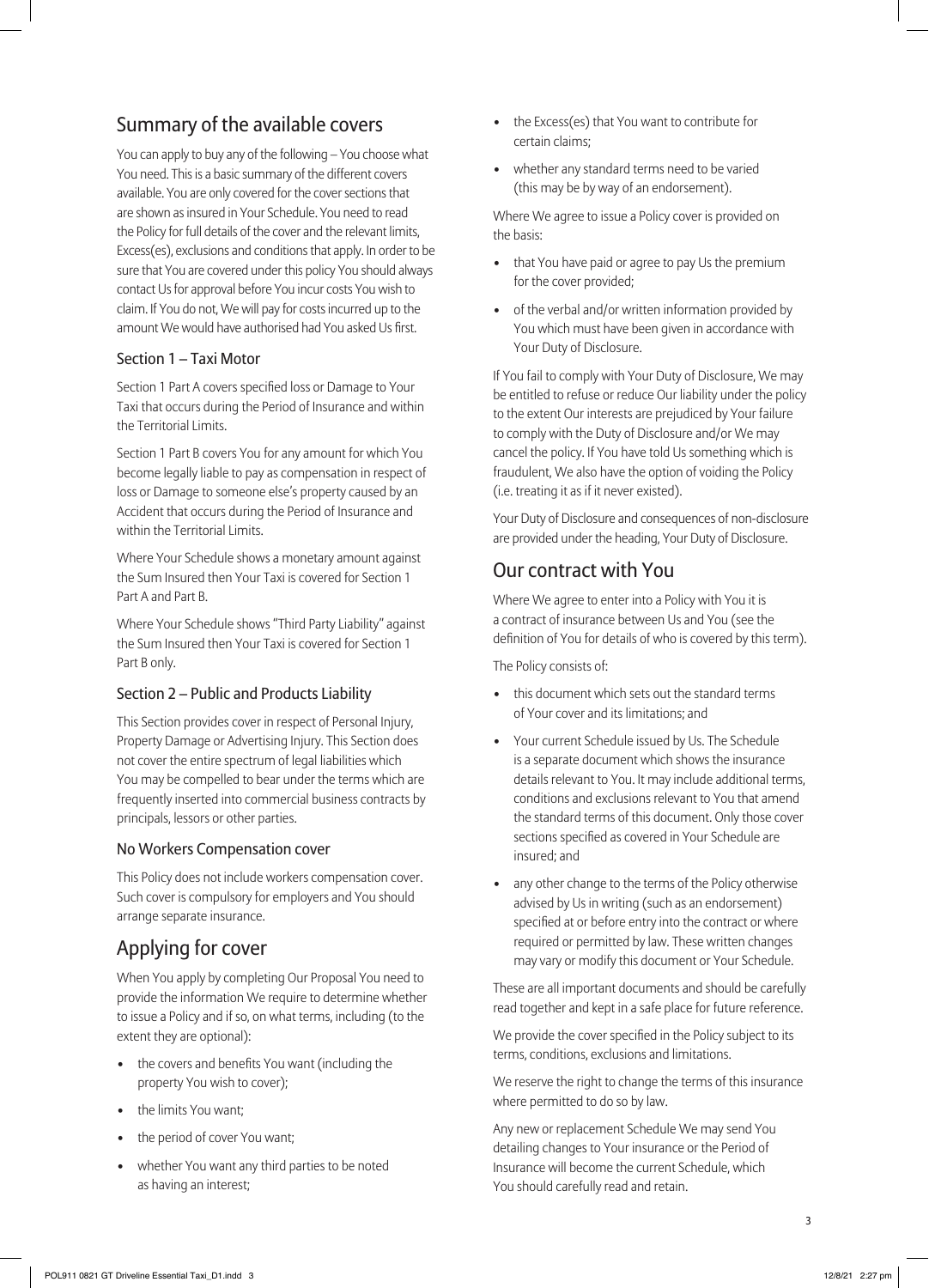# Premium

We calculate Your premium after taking a variety of factors into account:

- some factors are pre-set e.g. costs of distribution and profit component. Other factors can affect the amount of Your premium. The higher Your risk profile is, the higher Your premium. Using Our experience We decide what factors increase Your risk profile and their impact on Your premium e.g. if You select higher limits, choose low Excess(es) or have a high claims experience, Your premium usually increases. If You select lower limits, choose higher Excess(es) or Your claims experience is low, Your premium usually reduces;
- Your premium also includes amounts that take into account Our obligation (actual or in some cases estimated) to pay any relevant compulsory Government charges, taxes or levies (e.g. Stamp Duty, GST and Fire Services Levy) in relation to Your Policy. In some cases We are required to pay an estimated amount based on criteria set by the Government. In such cases We allocate to the Policy Our estimate of the amount We will be required to pay. We may either over-recover or under-recover in any particular year and no adjustment is made to Your premium by reference to this.

We may take into account the under or over-recovery for Our calculation of the allocation to policies in future years. You can ask Us for more details if You wish.

Minimum premiums may apply. In some cases discounts may apply if You meet certain criteria We set. Any discounts/entitlements only apply to the extent any minimum premium is not reached. If You are eligible for more than one, We also apply each of them in a predetermined order to the premium (excluding taxes and Government charges) as reduced by any prior applied discounts/entitlements. Any discounts will be applied to the base premium calculated prior to any taxes to Government charges being added.

Discounts are available at the time of printing and are subject to change.

GT Insurance may also charge You a Policy fee which will be shown in Your Schedule. The Policy fee is charged for arranging the issue of Your Policy.

When You apply for this insurance, You will be advised of the total premium amount payable, when it needs to be paid and how it can be paid. This amount will be set out in the Schedule, which will be sent to You after the Policy commencement date. If You fail to pay the premium, We may be entitled to cancel the Policy in accordance with the process set out in the "How We may cancel this Policy" section.

#### Instalment Premiums

If You pay Your premium by instalments refer to the "General Conditions" section for important details on Your and Our rights and obligations.

In some cases a service fee will apply where You select to pay Your premium by instalments. We tell You the total amount payable when You apply and when and how it can be paid.

This is confirmed in the Schedule We issue to You.

If You pay Your premium by way of instalments and the premium instalment remains unpaid, We will notify You if an instalment has not been paid and We will try to deduct the overdue amount along with Your next regular payment. If the next attempt to deduct the outstanding amount fails, We will cancel Your policy for non-payment. We will send You a notice advising You of cancellation, and cancellation will be effective 14 days from the date on this notice. So it's important that You pay Your instalments on time. If You can't, You should get in touch with Us immediately.

# Your obligation to comply with the Policy terms and conditions

You are required to comply with the terms and conditions of this Policy. Please remember that if You do not comply with any term or condition, We may (to the extent permitted by law) reduce or refuse Your claim to the extent We are prejudiced by Your noncompliance and/or cancel Your Policy.

If more than one person is insured under this Policy, a failure or wrongful action by one of those persons may adversely affect the rights of any other person insured under the Policy.

# How to make a claim

Details about how to make a claim are provided in this document under the Claims Procedures section and Specific Claims Procedure applicable to Section 1.

# Cooling off period

You can exercise Your cooling off rights and cancel the Policy within 21 days of the date You purchased the Policy and receive a refund of the premium paid, provided You have not exercised any right or power under the Policy (e.g. made any claim) and these rights and powers have not ended.

We may deduct any Government taxes or duties We cannot recover, from Your refund amount.

After the cooling off period has ended, You still have cancellation rights, however, We may deduct a pro rata proportion of the premium for time on risk, plus any Government taxes or duties We cannot recover. See "Cancellation rights under Your Policy" on next page.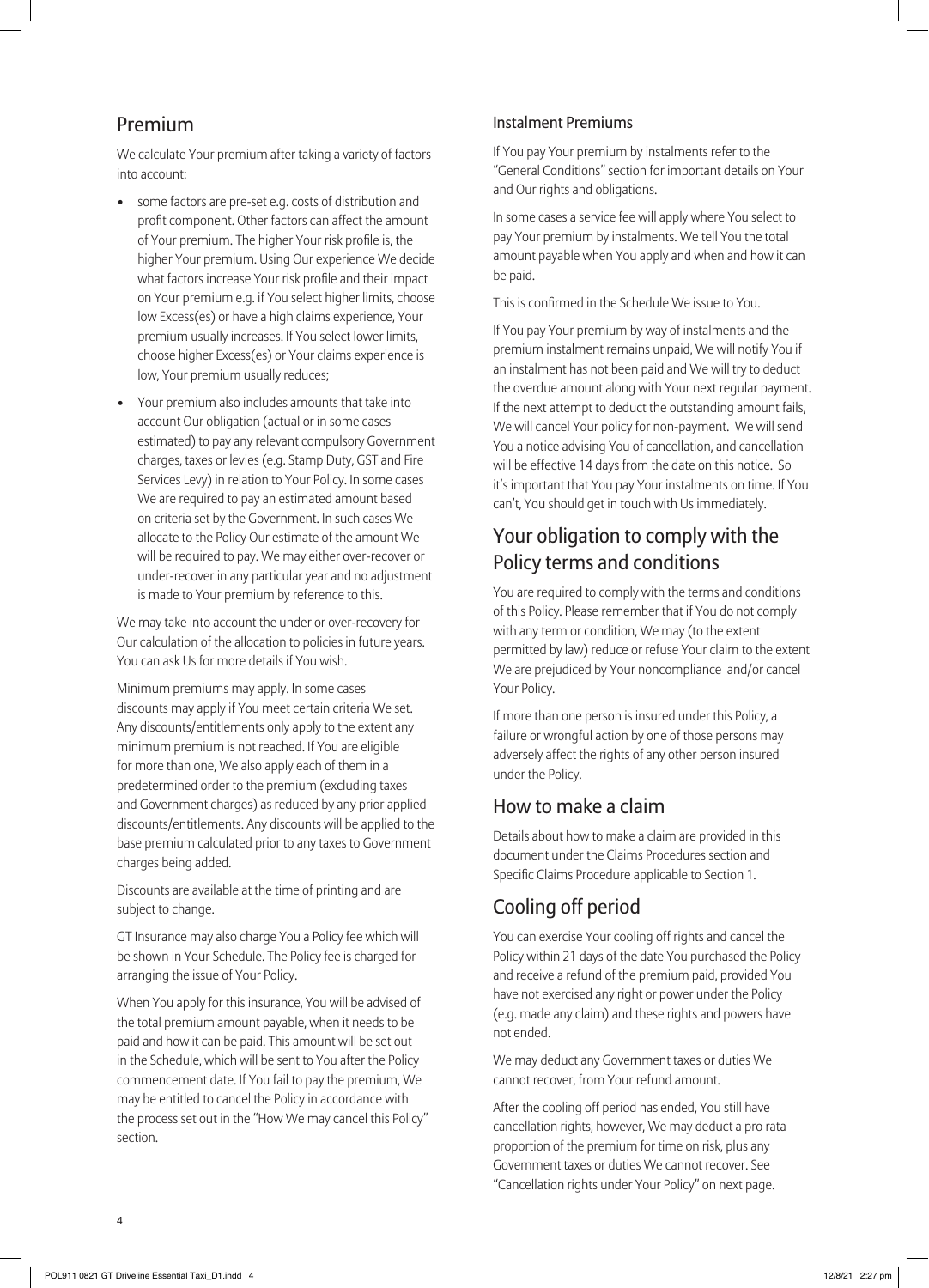# Cancellation rights under Your Policy

#### How You may cancel this Policy

You may cancel this Policy at any time by telling Us in writing that You want to cancel it. You can do this by giving the notice to Your broker or Us.

Where there is more than one contracting insured We will only cancel the Policy when a written agreement to cancel the Policy is received from all contracting insureds named as the insured or from a person authorised to act as agent of all such persons.

#### How We may cancel the Policy

We have the right to cancel the Policy where permitted by and in accordance with law.

For example, We may cancel:

- if You fail to comply with Your Duty of Disclosure;
- where You have made a misrepresentation to Us during negotiations prior to the issue of the Policy;
- where You have failed to comply with a provision of the Policy, including the term relating to payment of premium; or
- where You have made a fraudulent claim under the Policy or under some other contract of insurance that provides cover during the same period of time that the Policy covers You,

and We may do so by giving You three business days notice in writing of the date from which the Policy will be cancelled. The notification may be delivered personally, emailed or posted to You at the address last notified to Us or delivered to Your intermediary.

If You or We cancel the Policy We may deduct a pro rata proportion of the premium for time on risk, and any Government taxes or duties We cannot recover.

If the Policy is cancelled from an effective date which is after the commencement date then no part of the Policy Fee will be refunded.

In the event that You have made a claim under the Policy and We have agreed to pay the full Sum Insured or Market Value for property insured no return of premium will be made.

#### Premium funders

If the premium has been funded by a premium funding company which holds a legal right over the Policy by virtue of a notice of assignment and/or irrevocable power of attorney, and the premium funding company requests cancellation of the Policy, a refund will be made to the premium funding company of the proportionate part of the premium applicable to the unexpired Period of Insurance.

# Your Duty of Disclosure

Before You enter into a contract of insurance with Us, You have a Duty, under the Insurance Contracts Act 1984, to disclose to Us every matter that You know, or could reasonably be expected to know, is relevant to Our decision whether to accept the risk of the insurance and, if so, on what terms.

You have the same Duty to disclose those matters to Us before You renew, extend, vary or reinstate the contract.

This Duty of Disclosure applies until the contract is entered into (or renewed, extended, varied or reinstated as applicable).

Your Duty however does not require disclosure of any matter:

- that diminishes the risk to be undertaken by Us; or
- that is of common knowledge; or
- that We know or, in the ordinary course of Our business as an insurer, ought to know; or
- as to which compliance with Your Duty is waived by Us.

#### Non-disclosure

If You fail to comply with Your duty of disclosure We may be entitled to reduce Our liability under the contract in respect of a claim, cancel the contract or both.

If Your non-disclosure is fraudulent, We may also have the option of avoiding the contract from its beginning.

# Privacy notice

We give priority to protecting the privacy of Your personal information. We do this by handling personal information in a responsible manner and in accordance with the Privacy Act 1988 (Cth). In this Privacy Notice, 'We', 'Our' and 'Us' means Global Transport & Automotive Insurance Solutions Pty Ltd and Allianz Australia Insurance Ltd.

#### How We collect Your personal information

We usually collect Your personal information from You or Your agents. We may also collect it from Our agents and service providers, other insurers and insurance reference bureaus, people who are involved in a claim or assist Us in investigating or processing claims including third parties claiming under Your Policy, witnesses and medical practitioners, third parties who may be arranging insurance cover for a group that You are part of, law enforcement, dispute resolution, statutory and regulatory bodies, marketing lists and industry databases and publicly available sources.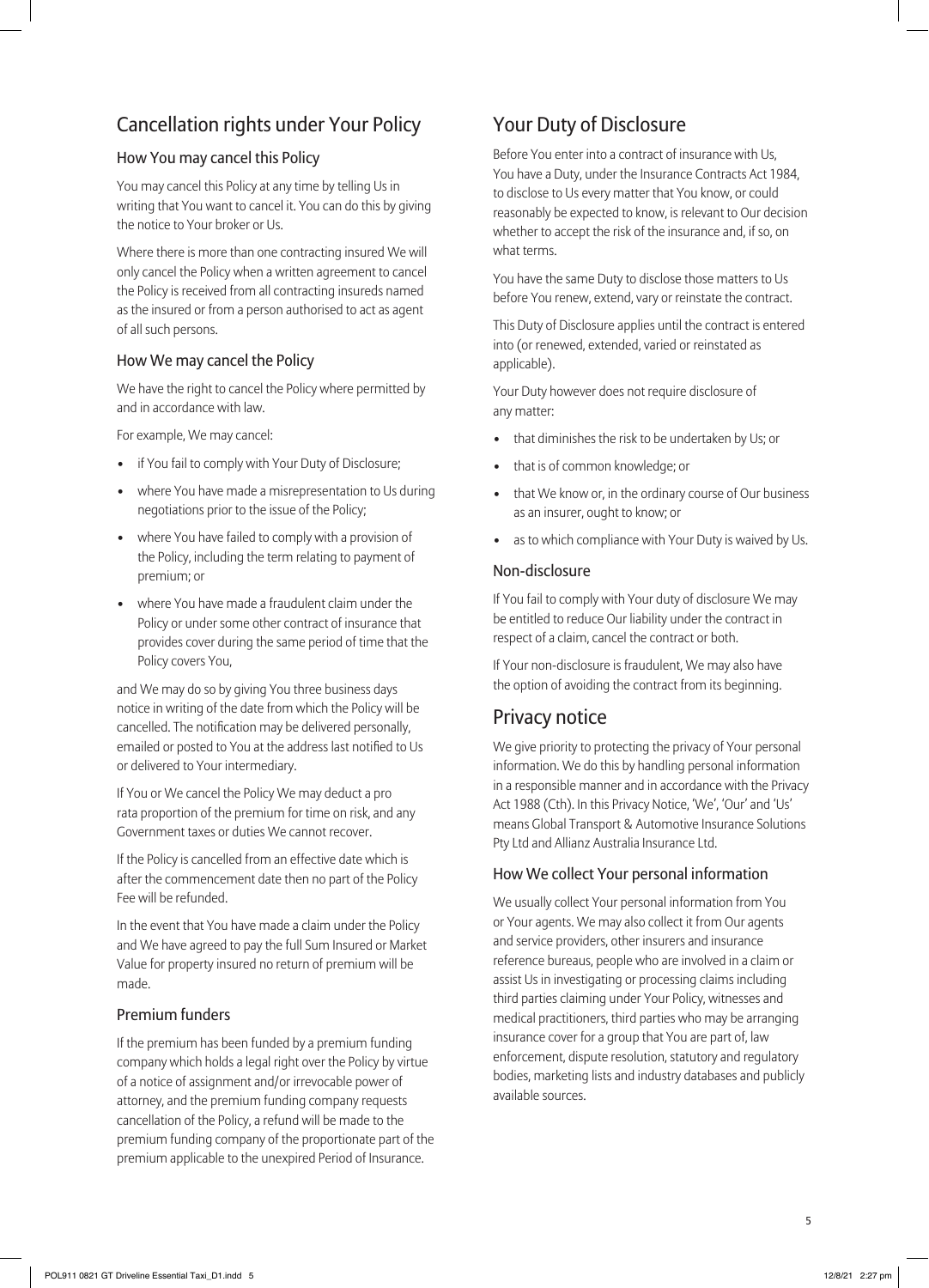#### Why We collect Your personal information

We collect Your personal information to enable Us to provide Our products and services, including to process and settle claims, make offers of products and services provided by Us, Our related companies, brokers, intermediaries and business partners and others that We have an association with that may interest You and conduct market or customer research to determine those products or services that may suit You. You can choose not to receive product or service offerings from Us (including product or service offerings from Us on behalf of Our brokers, intermediaries and/or Our business partners) or Our related companies by calling:

- GT Insurance on (02) 9966 8820, EST 8.45am-5pm, Monday to Friday, or
	- by writing to Us at GT Insurance, PO Box 1937, North Sydney, NSW 2059.

If You do not provide Your personal information We require, We may not be able to provide You with Our services, including settlement of claims.

#### Who We disclose Your personal information to

We may disclose Your personal information to others with whom We have business arrangements for the purposes listed in the paragraph above or to enable them to offer their products and services to You. These parties may include insurers, intermediaries, reinsurers, insurance reference bureaus, related companies, Our advisers, persons involved in claims, external claims data collectors and verifiers, parties that We have an insurance scheme in place with under which You purchased Your Policy (such as a financier or motor vehicle manufacturer and/or dealer). Disclosure may also be made to Government, law enforcement, dispute resolution, statutory or regulatory bodies, industry databases or as required by law.

#### Disclosure overseas

Your personal information may be disclosed to other companies in the Allianz Group, business partners, reinsurers and service providers that may be located in Australia or overseas. The countries to which this information may be disclosed will vary from time to time but may include Canada, Germany, New Zealand, United Kingdom, United States of America and other countries in which the Allianz Group has a presence or engages subcontractors. We regularly review the security of Our systems used for sending personal information overseas. Any information disclosed may only be used for the purposes of collection as detailed above and system administration.

#### Access to Your personal information and complaints

You may ask for access to the personal information We hold about You and seek correction by calling:

- GT Insurance on (02) 9966 8820, EST 8.45am-5pm, Monday to Friday, or
	- by writing to Us at GT Insurance, PO Box 1937, North Sydney, NSW 2059.

Our Privacy Policy contains details about how You may make a complaint about a breach of the privacy principles contained in the Privacy Act 1988 (Cth) and how We deal with complaints. Our Privacy Policy is available at www.gtins.com.au and www.allianz.com.au.

#### Telephone Call Recording

We may record incoming and/or outgoing telephone calls for training or verification purposes. Where We have recorded a telephone call, We can provide You with a copy at Your request, where it is reasonable to do so.

#### Your consent

By providing Us with personal information You and any other person You provide personal information for, consent to these uses and disclosures until You tell Us otherwise. If You wish to withdraw Your consent, including for things such as receiving information on products and offers by Us or persons We have an association with, please contact Us.

## General Insurance Code of Practice

The General Insurance Code of Practice was developed by the Insurance Council of Australia to further raise standards of practice and service across the insurance industry.

The Code Governance Committee (CGC) is an independent body that monitors and enforces insurers' compliance with the Code.

You can obtain more information on the Code of Practice and how it assists You by contacting Us.

For more information on the Code Governance Committee (CGC) go to https://insurancecode.org.au/.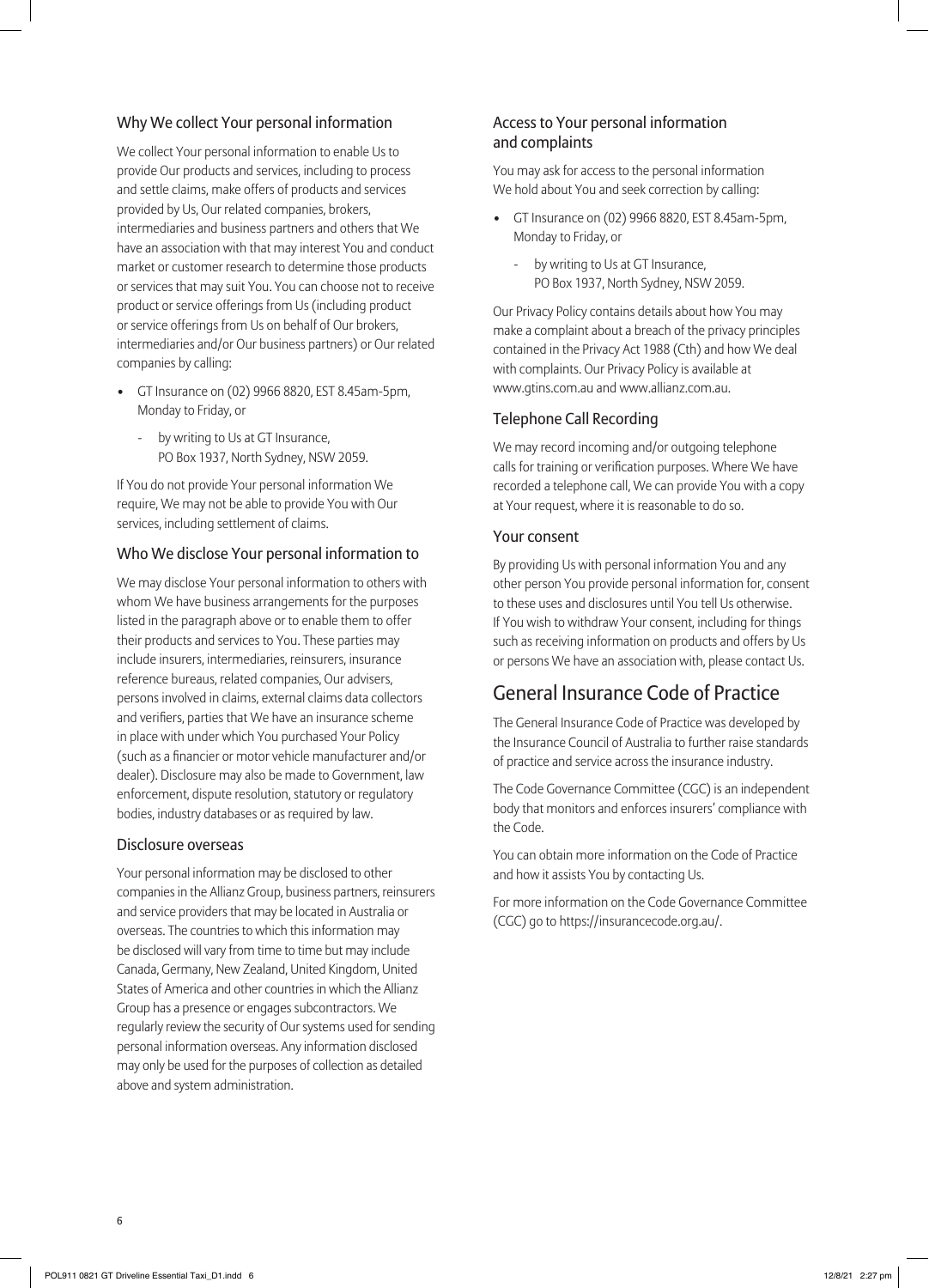# Complaints – Internal and external complaints

If You are dissatisfied with Our service in any way, please contact us and We will attempt to resolve the matter in accordance with Our Internal Dispute Resolution procedures. If We do not make a decision within the period that We tell You We will respond, We will tell You about Your right to lodge a complaint with an external dispute resolution scheme.

If You are not happy with Our response, You can refer Your complaint to AFCA subject to its terms of reference. AFCA provides a free and independent dispute resolution service for consumers who have general insurance disputes falling within its terms.

AFCA's contact details are:

The Australian Financial Complaints Authority Online: www.afca.org.au Phone: 1800 931 678 Email: info@afca.org.au Mail: GPO Box 3 Melbourne VIC 3001

For more information on how We handle complaints you can request a copy of Our procedures, using Our contact details on the back cover.

# Renewal procedure

Before Your Policy expires, We will advise You whether We intend to offer renewal of Your Policy and if so on what terms.

This document also applies for any offer of renewal We may make, unless We tell You otherwise.

If We offer renewal, We will send You a notice advising the renewal terms and the amount payable to renew the Policy.

It is important that You check the terms of any renewal offer before renewing to satisfy Yourself that the details are correct. In particular, check the Sum Insured amounts and Excess(es) applicable and to ensure the levels of cover are appropriate for You. You also need to take into account any underinsurance provisions of the Policy.

# Terrorism Insurance Act

We have determined that the Policy (or part of it) is a Policy to which the Terrorism Insurance Act 2003 (the Act) applies. We have reinsured Our liability under the Act with the Commonwealth Government reinsurer, the Australian Reinsurance Pool Corporation (ARPC). As a consequence, We are required to pay a premium to ARPC and that amount (together with the cost of that part of the cover provided by Us and administrative costs associated with the legislation) is reflected in the premium charged to You. As with any other part of Our premium, it is subject to Government taxes and charges such as GST, Stamp Duty and, where applicable, Fire Service Levy. For further information contact GT Insurance or Your intermediary.

# Financial Claims Scheme

In the unlikely event Allianz Australia Insurance Limited were to become insolvent and could not meet its obligations under the policy, a person entitled to claim may be entitled to payment under the Financial Claims Scheme. Access to the Scheme is subject to eligibility criteria. More information can be obtained from http://www.fcs.gov.au.

# General definitions

These definitions have special meaning and apply to all cover sections of Your Policy, unless they are defined differently in the relevant cover section.

Accident means an unexpected, unforeseen or unintended incident involving Your Taxi.

Accidental Damage means Damage as the consequence of an Accident.

Business means the business, carried on by You or on Your behalf at or from the premises and any trade or occupation incidental to that business.

Damage(d) means physical loss or destruction.

Dangerous Goods means substances or materials specified as such under the Australian Dangerous Goods Code (ADG Code) (or any equivalent or replacement thereof) and diesel.

Employee(s) means any person(s):

- a) engaged in the Business under a contract of service or apprenticeship; or
- b) supplied to You by a contract of labour hire.

Event means one incident or all incidents of a series consequent upon or attributable to one originating cause.

Excess(es) means either the amount(s) of money specified in the Schedule or otherwise stated in Your Policy for each cover section that You pay as a contribution for each claim.

Family Member means any person who is or was at any time:

- a) Your parent, sibling or child; or
- b) Your spouse, spouse equivalent, domestic partner or domestic companion; or
- c) a parent, sibling or child of a person in clause b) above.

A spouse equivalent means a person, whether of the same sex or not, who ordinarily lives with You in a genuine personal and domestic relationship.

Indemnity or Indemnify means that if there is Damage directly caused by any of the Events covered, We will at Our option pay You in accordance with the Basis of Settlement applicable to the relevant cover section.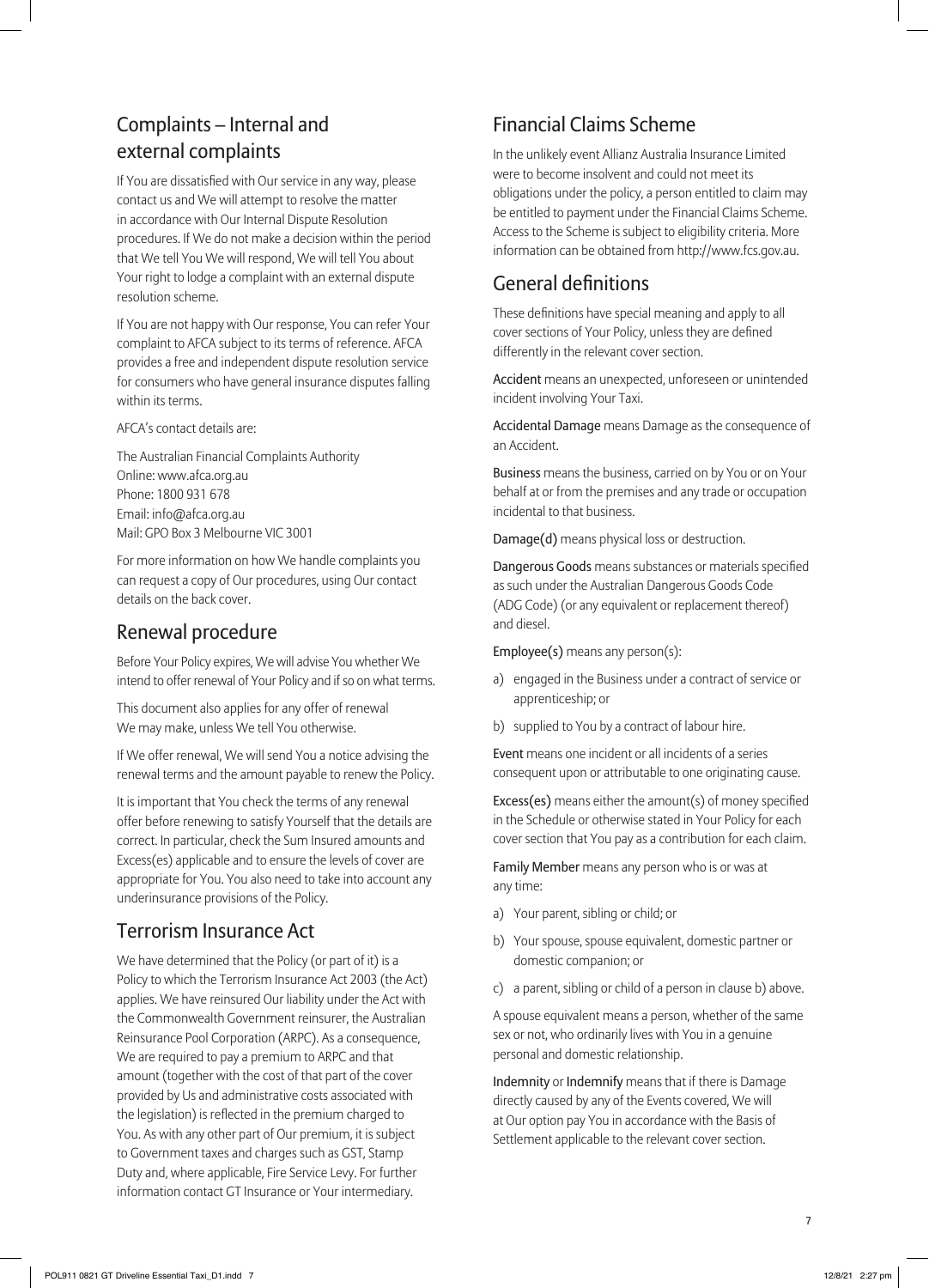Limit of Indemnity means the amount stated in the Schedule or within this Policy. This is the maximum amount We will pay for any claim or claims arising from one Event.

Malicious Damage means intentional Damage done to Your Taxi by someone else without Your consent.

Optional Benefit means the endorsements or clauses described under the Optional Benefits section of each cover section (where applicable) of this Policy. Optional Benefits are not applicable unless they are shown as being applicable in Your Schedule.

Period of Insurance means the period commencing on the effective date and ending at 4pm on the expiry dates as shown in Your Schedule, unless the Policy otherwise ends earlier in accordance with its terms or the law.

Policy means this document, the Schedule, and any endorsement, restriction, specification, attachment or memoranda affixed to it and any other document that We agree in writing will form part of the Policy.

Pollutants means any solid, liquid, gaseous, thermal irritant or contaminant including but not limited to smoke, vapour, soot, fumes, acid, alkalis, chemical, asbestos or waste material.

Proposal means the application form completed by You or on Your behalf, including any on-line application, and in which You provided the information upon which We relied in deciding to issue You with Your Policy.

Schedule means the most current Schedule to Your Policy that We give You which specifies details such as the cover sections that apply including Optional Benefits, restrictions, Policy number, relevant property insured, Sums Insured, Excess(es), Limits of Indemnity, sub limits, additional endorsements and/or conditions and premium. It also includes any documents that We agree in writing will form part of the Schedule.

Standby Taxi means a vehicle clearly signed to state that it is a "Standby Taxi" with approval from the appropriate regulatory body. The vehicle must be clearly signed to show the Taxi Cooperative or Taxi Company to which it belongs. Standby Taxis are covered for Section 1 Part B only and Section 2, if taken, unless noted otherwise on the schedule.

Taxi means the motor vehicle(s) described in Your Schedule or other documents forming Your Policy, including:

- a) sign writing, LP Gas fittings, taxi meter, external vacancy roof light, fit-out for ramp and/or hoist; and
- b) standard tools, standard Accessories (as defined in Section 1) or standard appliances as supplied by the vehicle manufacturer whilst attached to or within Your Taxi.

Territorial Limits means the geographical area anywhere within Australia or New Zealand unless stated otherwise within an individual cover section or in the Schedule.

We, Us, or Our means Allianz Australia Insurance Limited acting through its subsidiary underwriting agent Global Transport & Automotive Insurance Solutions Pty Ltd.

You, Your, Yourself means those persons named as "the Insured" in the Policy Schedule. They are the contracting insured(s).

Where applicable and in the context of the wording, this also means other third parties or persons who are specifically provided with cover in the definition of You or Your under a specific cover section of the Policy.

# General Exclusions

These General Exclusions are applicable to all cover sections of Your Policy. Each cover section of Your Policy also contains Specific Exclusions that are applicable to that cover section. In some cases further Specific Exclusions may be included in Your Schedule.

The Policy does not cover any loss, Damage or liability directly or indirectly caused by, arising from or in any way connected with:

#### 1. Asbestos

any actual or alleged liability whatsoever for any claims or claims in respect of loss or losses directly or indirectly arising out of, resulting from or in consequence of, or in any way involving asbestos, or any materials containing asbestos in whatever form or quantity.

This exclusion applies notwithstanding any provisions to the contrary within this Policy or any endorsement thereto.

#### 2. Contractual liability

any liability which arises from any contract, undertaking or agreement by You unless such liability would have attached to You regardless of the contract, undertaking or agreement.

#### 3. Lawful seizure

the lawful seizure, detention, confiscation, nationalisation, or requisition of the property insured.

#### 4. Nuclear Event, substance or by-product

ionising radiation or contamination by radioactivity from:

- a) any nuclear fuel or from any nuclear waste;
- b) from the combustion of nuclear fuel (including any self-sustaining process of nuclear fission or fusion); or
- c) nuclear weapons material.

#### 5. Territorial Limits

an Event or other circumstances occurring or arising outside the Territorial Limits except as specifically stated otherwise in the appropriate cover section.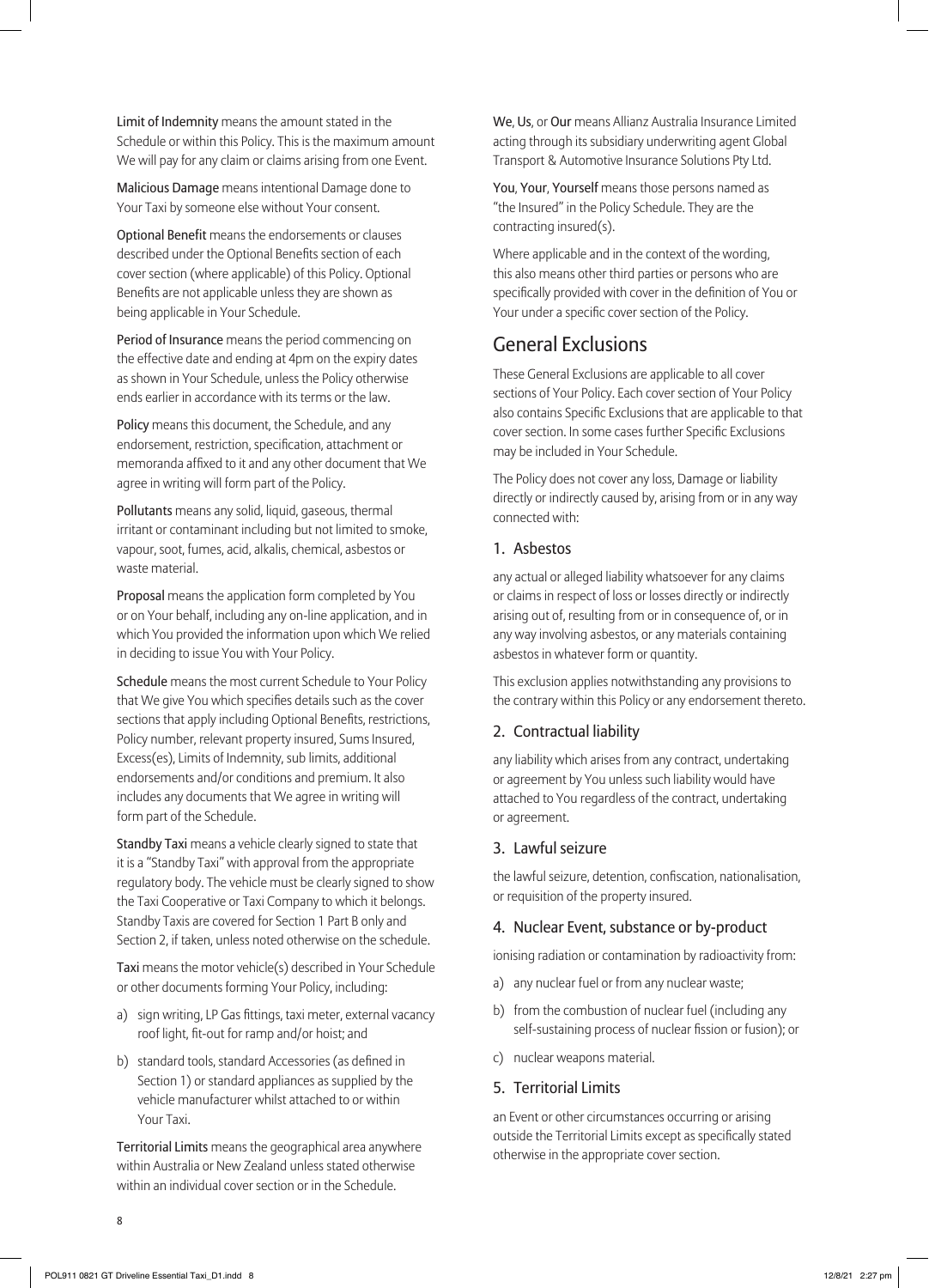#### 6. Terrorism

death, injury, illness, loss, Damage, liability, cost or expense directly or indirectly caused by, contributed to by, resulting from or arising out of or in connection with any act of terrorism, as defined herein, regardless of any other cause or Event contributing concurrently or in any other sequence to the loss.

An act of terrorism includes any act, or preparation in respect of action, or threat of action designed to influence the Government de jure or de facto of any nation or any political division thereof, or in pursuit of political, religious, ideological or similar purposes to intimidate the public or a section of the public of any nation by any person or group(s) of persons, whether acting alone or on behalf of or in connection with any organisation(s) or Government(s) de jure or de facto, and which:

- a) involves violence against one or more persons; or
- b) involves Damage to property; or
- c) endangers life other than that of the person committing the action; or
- d) creates a risk to health or safety of the public or a section of the public; or
- e) is designed to interfere with or disrupt an electronic system.

Your Policy also excludes any liability for death, injury, illness, loss, Damage, cost or expense directly or indirectly caused by, contributed to by, resulting from, or arising out of or in connection with any action in controlling, preventing, suppressing, retaliating against, or responding to any act of terrorism.

#### 7. War

any war, whether war be declared or not, hostilities or rebellion, civil war, revolution, insurrection, military or usurped power, invasion, or act of foreign enemy.

#### 8. Wilful acts

#### any:

- a) dishonest, fraudulent, criminal, unlawful or malicious act;
- b) wilful breach of any statute, contract or duty; or
- c) conduct intended to cause loss, Damage or liability with reckless disregard for the consequences,

by You or any person acting with Your knowledge, consent or connivance.

#### 9. Prohibited cover or payments (Sanctions)

and irrespective of any other provision of the Policy, We shall not be deemed to provide cover or be liable to pay any claim or provide any benefit (including a refund of premium) hereunder to the extent that the provision of such cover, payment of such claim or provision of such benefit would contravene or otherwise expose Us to any penalty, sanction, prohibition or restriction under United Nations resolutions or the trade or economic sanctions, laws or regulations of Australia, New Zealand, the European Union, United Kingdom or United States of America.

## General Conditions

These General Conditions are applicable to all cover sections of Your Policy. Each cover section also contains Specific Conditions that are applicable to that cover section. In some cases, further Specific Conditions may be included in Your Schedule.

If You do not meet the applicable General Conditions and Specific Conditions (other than the cancellation condition), We may to the extent permitted by law cancel Your Policy and/or reduce or refuse to pay a claim, to the extent We are prejudiced by Your noncompliance.

In order to be sure that You are covered under this policy You should always contact Us for approval before You incur costs You wish to claim. If You do not, We will pay for costs incurred up to the amount We would have authorised had You asked Us first.

#### 1. Breach of conditions

Breach of or non-compliance with any Policy condition(s) by one insured named in Your Schedule will not prejudice any other named insured.

#### 2. Governing law and jurisdiction

Your Policy is governed by the laws of Australia.

Any dispute relating to Your Policy shall be submitted to the exclusive jurisdiction of an Australian court within the State or Territory in which Your Policy was issued.

#### 3. GST notice

Your Policy has a GST provision in relation to Your premium and Our payments to You for claims. It may have an impact on how You determine the amount of insurance You need. Please read the Policy carefully. Seek professional advice if You have any queries about GST and Your insurance.

#### Sum Insured/Limit of Indemnity

All monetary limits in Your Policy may be adjusted for GST in some circumstances (see below).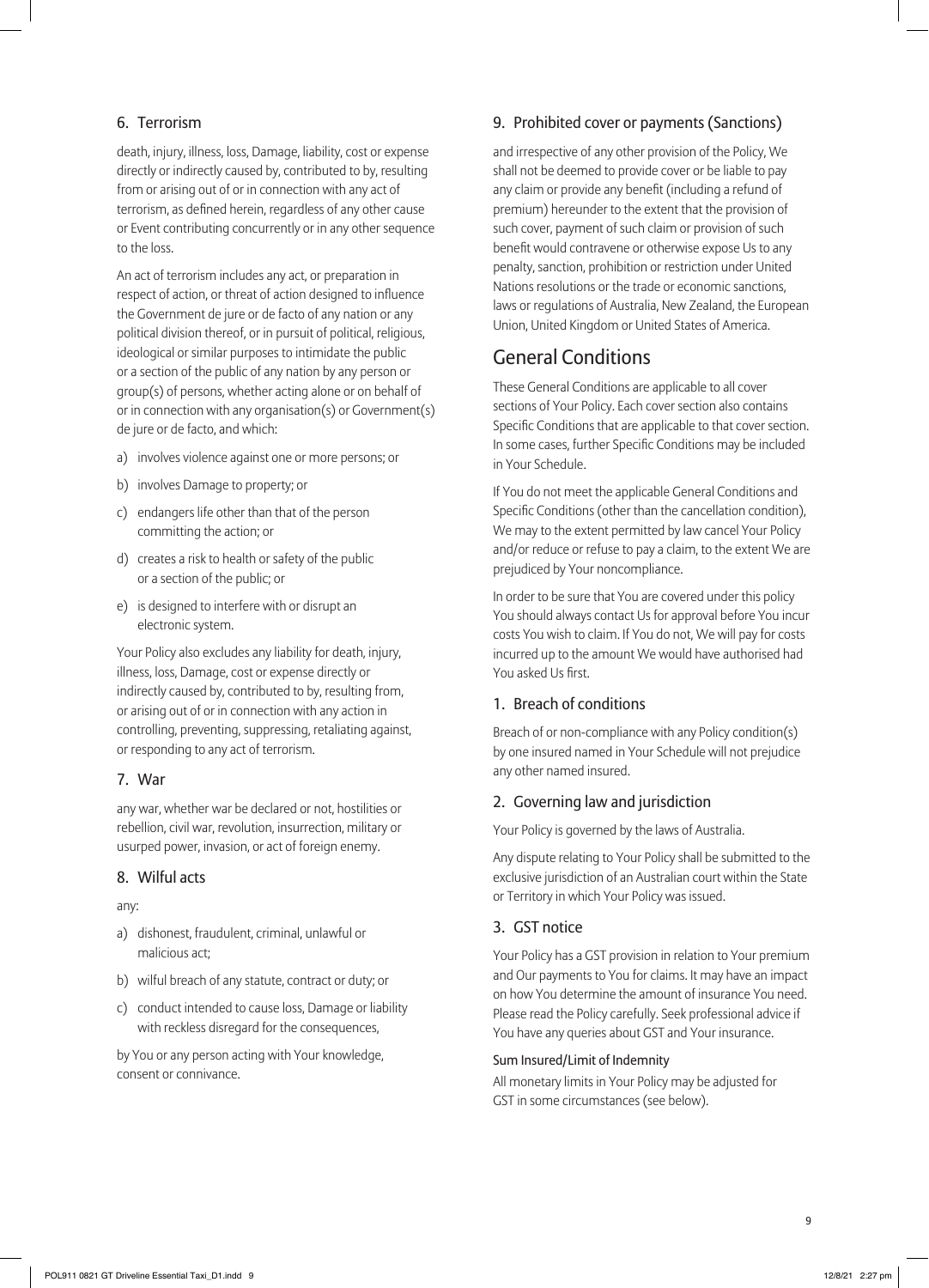#### Claim Settlements – Where We agree to pay

When We calculate the amount We will pay, We will have regard to the items below:

a) Acquisition of goods, services or repairs

Where You are liable to pay an amount for GST in respect of an acquisition relevant to Your claim (such as services to repair a Damaged item insured under Your Policy) We will pay the GST amount.

We will pay the GST amount in addition to the Sum Insured or Limit of Indemnity or other limits shown in Your Policy or in Your Schedule (unless We state GST is included in Sum Insured or Limit of Indemnity).

If Your Sum Insured or Limit of Indemnity is not sufficient to cover Your loss, We will only pay the GST amount that relates to Our settlement of Your claim.

We will reduce the GST amount We pay by the amount of any input tax credits to which You are or would be entitled.

b) Payment as compensation

Where We make a payment under Your Policy as compensation instead of payment for a relevant acquisition, We will reduce the amount of the payment by the amount of any input tax credits that You would have been entitled to had the payment been applied to a relevant acquisition.

#### Disclosure – Input tax credit entitlement

If You register, or are registered for GST, You are required to tell Us Your entitlement to an input tax credit on Your premium. If You fail to disclose or understate Your entitlement, You may be liable for GST on a claim We may pay. Your Policy does not cover You for this GST liability, or for any fine, penalty or charge for which You may be liable.

#### 4. Headings

Headings have been included for ease of reference only. The provisions of the Policy are not to be construed or interpreted by reference to such headings.

#### 5. Non payment of premium by instalments – right to refuse a claim

Where You pay Your premium by instalments, You must ensure that they are paid on time. We will notify You if an instalment has not been paid and We will try to deduct the overdue amount along with Your next regular payment. If the next attempt to deduct the outstanding amount fails, We will cancel Your policy for non-payment. We will send You a notice advising You of cancellation, and cancellation will be effective 14 days from the date on this notice.

#### 6. Other insurance

You must give Us written notice of any insurance or insurances already affected, or which may be subsequently affected, covering, whether in whole or in part, the subject matter of the various cover sections of Your Policy.

#### 7. Premium adjustment

If the premium for this Policy has been calculated on any estimates given by You, You must keep accurate records containing all relevant particulars and at any reasonable time and frequency allow Us to inspect such records.

Following the expiry of each Period of Insurance You must supply Us with such records as We may reasonably require so that the premium for that period may be calculated. We will adjust the premium payable for that period based on the amount of premium We would have charged had You provided the information contained in the records at the commencement of that period. Subject to any minimum premium applicable, the difference must be paid by You or will be refunded by Us.

#### 8. Reasonable care and maintenance

You must take all reasonable care:

- a) to minimise or prevent loss, Damage or liability;
- b) to maintain Your property insured in sound condition and to minimise or avoid theft by ensuring that security devices are maintained in good working order. We may reduce or refuse Your claim to the extent that Your property's state of repair contributed to or caused the loss;
- c) to comply with all statutory obligations, by-laws, regulations, Public Authority requirements and safety requirements, including those relating to fire appliances; and
- d) to only employ competent Employees, agents and contractors and ensure they meet the requirements specified in clauses a) to c) above.

#### 9. Waiver of subrogation rights

To the extent permitted by law, We will not be liable to pay any benefits under the Policy for loss or Damage if You agree or have agreed to limit or exclude any right of recovery against any third party to the extent that Your loss would have been recoverable from that person but for the agreement.

## Claims procedures

#### In the event of a claim

As soon as reasonably possible after You become aware of anything happening which may result in a claim under Your Policy, You must, at Your own expense take all reasonable steps to:

a) inform the Police as soon as reasonably possible of any Malicious Damage, theft, fraudulent conduct, attempted theft or loss of property;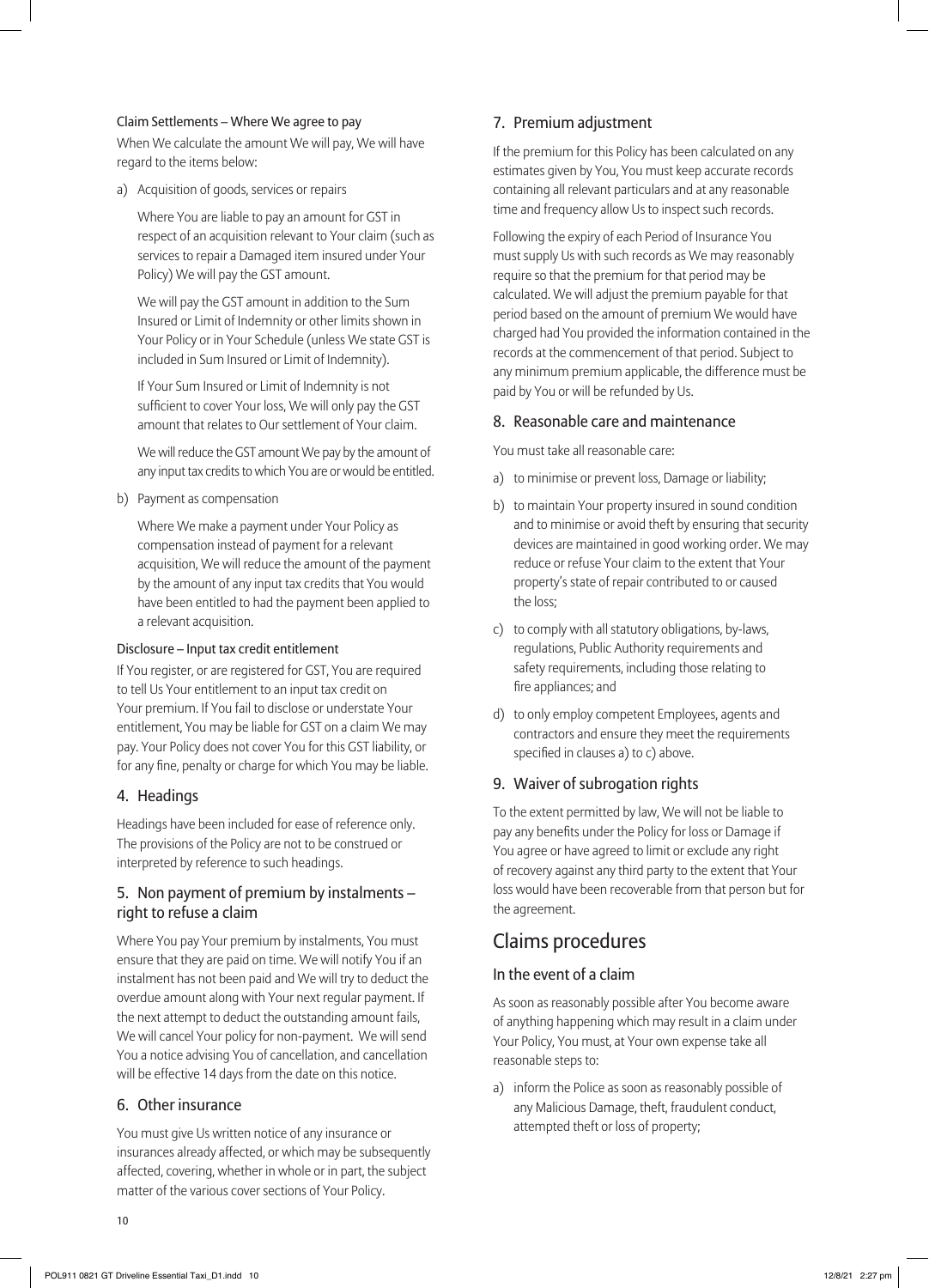- b) contact Us as soon as reasonably possible to advise how the loss, Damage or liability occurred;
- c) take all reasonable action to recover lost or stolen property and minimise the claim;
- d) as far as reasonably possible, preserve any products, appliances, plant or other items which might prove necessary or useful as evidence until We have had an opportunity to inspect them. To ensure You are covered, please contact Us before any repairs or disposal;
- e) give Us all the information, proof and assistance We may reasonably require to prosecute, defend or settle Your claim, including details of any other insurance effected by You or on Your behalf;
- f) as soon as reasonably practicable after the loss, Damage or relevant Event (or any further time which We may allow in writing), deliver to Us a written claim including as detailed an account as is reasonably practicable of the circumstances surrounding the loss, Damage or Event, and the amount claimed. You must provide Us with a Statutory Declaration if requested;
- g) as soon as reasonably possible send Us any claim, writ, summons, or full details of any relevant legal or other proceedings such as impending prosecution or inquest that You receive or of which You become aware. If You do not, We may reduce or deny Your claim to the extent We are prejudiced by Your delay.
- h) at all times, give Us all the information and assistance We may reasonably require.

#### You should not:

- a) admit liability for, or offer or agree to settle any claim without Our written consent. If You do, We may reduce or refuse Your claim to the extent We are prejudiced;
- b) authorise the repair or replacement of anything without Our agreement unless for safety reasons or to minimise or prevent further imminent loss, Damage or liability. Please contact Us to confirm approval for these costs.

After You have advised Us of any loss, Damage or liability:

- a) You must comply with all terms of the General Conditions and Specific Conditions before We will meet any claim under Your Policy. We may reduce or refuse Your claim to the extent We are prejudiced by Your noncompliance;
- b) We have the right to recover from any person against whom You may be able to claim any money paid by Us and We will have full discretion in the conduct, settlement or defence of any claim in Your name. We will act reasonably having regard to Your interests, and will keep You informed if You ask Us to. The amount recovered will be applied first to reducing the amount by which Your loss exceeds the payment made by Us plus any Excess applied. Any balance remaining after You have been fully compensated for Your loss, up to the amount We have paid to You to settle Your claim (including Our legal fees for recovery), will be retained by Us;
- c) We may take over and conduct, in Your name, the defence or settlement of any claim and We will have full discretion in the conduct of any proceedings in connection with the claim. We will act reasonably having regard to Your interests, and will keep You informed if You ask Us to;
- d) We may pay You the Limit of Indemnity under the applicable cover section or any lesser amount for which a claim or claims under that cover section may be reasonably settled. After We have paid You, We will no longer be liable for the claim(s) (or future conduct of the claim(s)) except for costs and expenses incurred up until the time We pay You, that We previously agreed to pay;
- e) if You recover or find any lost or stolen property insured for which We have paid a claim, You must:
	- (i) inform Us as soon as reasonably possible; and
	- (ii) give Us the recovered or found property insured if We request You to do so.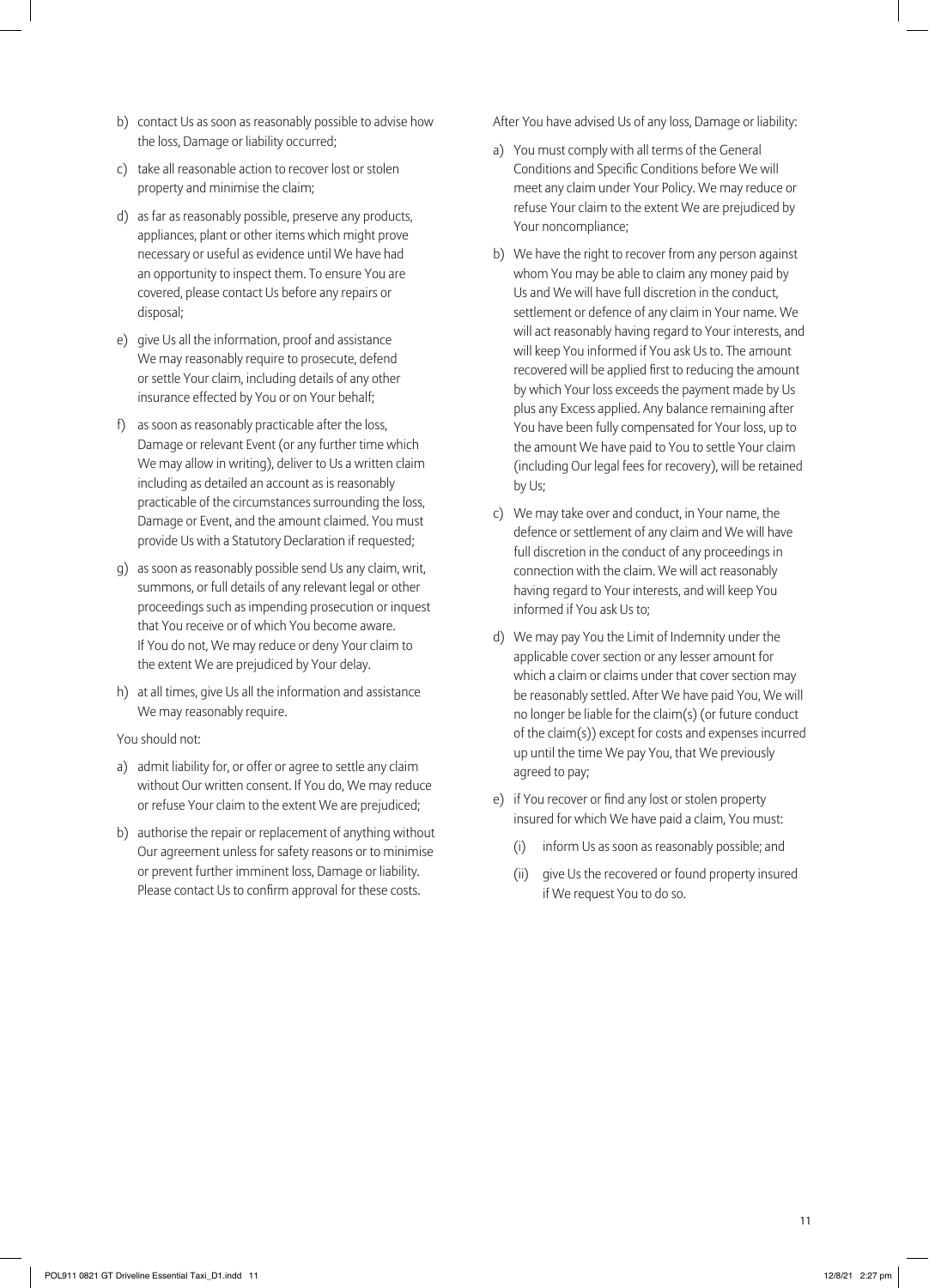# Section 1 – Taxi Motor

# Definitions applicable to Section 1

Accessory or Accessories means:

- a) global positioning system (incorporating mobile data terminal and 2 way radio), cabling and antenna, surveillance camera, safety screen; and
- b) any agreed non-manufacturer accessories or equipment fitted to Your Taxi which are noted on Your Policy Schedule, Renewal Schedule or an endorsement or as otherwise specifically covered by Your Policy.

Airfield, Airport means an area of land set aside for the take-off, landing, taxiing, parking and maintenance of aircraft.

Market Value means the amount that represents the cost of replacing Your Taxi with a similar item of the same make, model, age and condition as the insured Taxi was immediately prior to the loss or Damage (exclusive of GST, stamp duty, registration, insurance, delivery costs and transfer fees).

Sum Insured means the amount stated in Your Schedule and is the maximum amount We will pay less any applicable Excesses.

Total Loss means where Your Taxi is stolen and not recovered within a reasonable period of time, or suffers loss or Damage and We consider the cost of repairing it is either unsafe or uneconomical.

Total Loss Amount means the lesser of the Market Value or the Sum Insured specified for Your Taxi less deduction of any applicable Excess(es).

You or Your means

- a) those persons named as "the Insured" in the Policy Schedule. They are the contracting insured(s);
- b) the subsidiary companies and other entities in which a person referred to in clause a) above has a controlling interest at the commencement of the Period of Insurance and other third parties who are specifically provided with cover under the Policy provided that:
	- (i) such persons can make a claim for benefits under the Policy entered into by You in accordance with the Policy terms and conditions. This right arises solely by operation of section 48 of the Insurance Contracts Act 1984 (Cth). They do not enter into any agreement with Us and are not charged by Us for the right to make a claim for those benefits. Neither We nor You hold anything on trust for, or for the benefit or on behalf of such persons;
	- (ii) such persons have no right to cancel or vary the Policy or its cover – only You (as the contracting insured) and We can do this. If We cancel or vary the Policy or its cover, We do not need to obtain such person's consent to do so; and

(iii) We do not provide any notices in relation to this insurance to such persons as they are not a contracting party to the Policy. We only send notices to You as the only person We have contractual obligations to under the Policy.

#### Excess

#### Excesses applicable to Section 1 Parts A and B

Excesses are shown in Your Policy and Schedule. You may be required to pay more than one Excess. All Excesses are cumulative and apply to each and every Taxi for each and every Event, unless We state otherwise.

The cumulative amount of the applicable Excesses is the amount You must contribute as the first payment for each claim. We will only pay for amounts above the cumulative amount of the applicable Excesses You are required to pay.

Request or payment of any Excess amount should not be regarded as an acceptance of liability for a claim under the Policy.

#### Basic Excess

The basic Excess is shown in the Schedule and is the amount You must contribute to each claim. Other Excesses may apply in addition to the basic Excess. These additional Excesses are shown in following and/or in Your Schedule. If We settle Your claim by making a cash payment to You, We will deduct the Excess from the amount We pay to You. In other circumstances, You may need to pay the Excess as a contribution to the repair or replacement.

#### Age or inexperienced drivers Excess

- a) under 21 years of age \$700; or
- b) under 21 years of age with less than 2 years experience – \$1,000; or
- c) aged 21 and under 25 years of age \$350; or
- d) aged 21 and under 25 years of age with less than 2 years experience – \$650; or
- e) aged 25 years or over with less than 2 years experience – \$300

#### Late Reported Claim Excess

In the event of any claim being reported after a period exceeding 30 days from the date of the loss, Damage or liability, then the basic Excess will be:

- a) doubled for any claims reported 31 to 60 days after the date of loss; or
- b) tripled for any claims reported 61 or more days after the date of loss.

#### Other Excess

There may be other Excesses that apply to an Optional Benefit or additional endorsement or condition. These Excesses, if applicable, will be shown in the applicable wording in this Policy or in Your Schedule.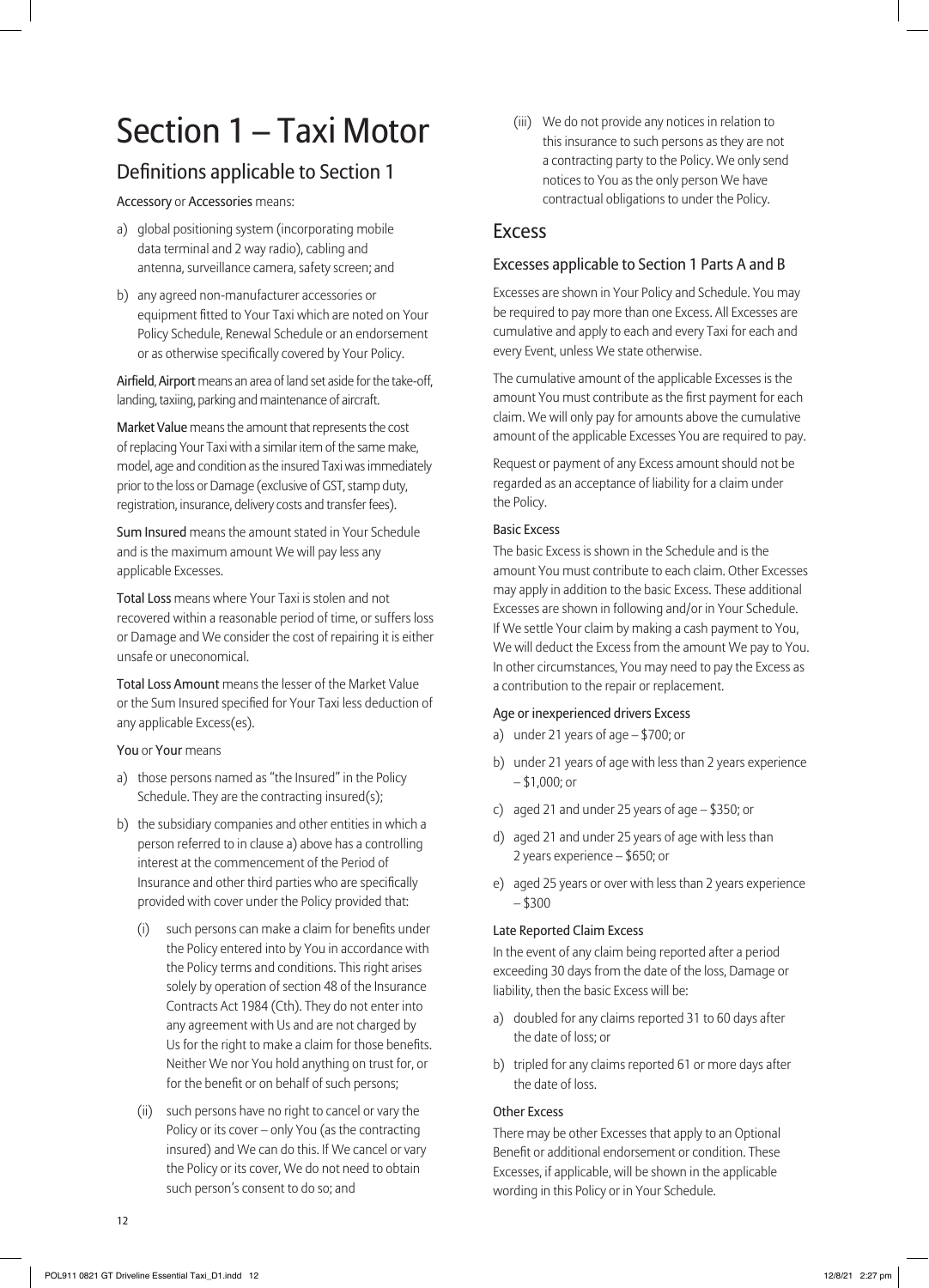# The Cover

Where this cover section is selected and shown as insured in Your Schedule and subject to the terms and conditions of this Policy the following cover options are available:

- 1. Part A Loss or Damage; and
- 2. Part B Liability to third parties. In order to be sure that You are covered under this policy.

You should always contact Us for approval before You incur costs You wish to claim. If You do not, We will pay for costs incurred up to the amount We would have authorised had You asked Us first.

# Part A – Loss or Damage

#### Scope of Cover

Where Your Taxi is insured for cover option Section 1 Part A We will cover You in accordance with the Basis of settlement for:

- a) Accidental Damage to Your Taxi including Damage caused by flood or earthquake;
- b) loss or theft of Your Taxi where Your Taxi is not recovered or is recovered Damaged;
- c) Malicious Damage to Your Taxi,

that occurs during the Period of Insurance and within the Territorial Limits.

#### Basis of settlement applicable to Section 1 Part A

Subject to the applicable Excess(es), conditions and exclusions, We will at Our option (acting reasonably):

#### Repair

If Your Taxi is Damaged and We consider it safe and economical to repair, We will pay for the reasonable costs to repair Your Taxi to its condition before it was Damaged.

If any of Your Taxi's Accessories are Damaged We will pay:

- a) the cost to repair the Accessories; or
- b) the Market Value for the Accessories,

whichever is the lesser.

#### Total Loss

If Your Taxi is a Total Loss, We will:

- a) pay the Market Value or the Sum Insured, whichever is the lesser, for Your Taxi and Accessories if they are not salvageable less:
	- (i) \$200 for the Taxi meter if You retain possession of it; and/or
	- (ii) \$150 for the external vacancy roof light if You retain possession of it; or
- b) replace Your Taxi Accessories if they are not salvageable.

If Your Accessories are salvageable We will pay the following costs for de-installation and reinstallation on Your replacement taxi, provided that these costs in addition to any necessary repair costs for them are less than the Market Value or Sum Insured, whichever is the lesser, for these Accessories:

- (i) \$125 for de-installation and \$400 for reinstallation of the global positioning system incorporating the mobile data terminal and 2 way radio, cabling and antenna;
- (ii) \$75 for de-installation and \$300 for reinstallation of the surveillance camera and safety screen; and
- (iii) \$75 for de-installation and \$75 for reinstallation of the Eftpos equipment.

#### Contribution

If, in the course of repairing Your Taxi, it is necessary to repair it to a better condition than it was before the loss or Damage occurred, We may ask You to contribute the additional amount above the amount We reasonably believe represents the amount to repair it to the same condition. Before We ask You to contribute We will explain why, tell You how much it will be and how to pay it prior to the authorisation of any repairs.

# Limit of Indemnity applicable to Section 1 Part A

We will not pay more than the Market Value or Sum Insured in accordance with the Basis of settlement in respect of any one Taxi for any one claim made during the Period of Insurance plus any Additional Benefits We have agreed to pay.

Our liability for loss or Damage under this Section 1 Part A to any number of Taxis arising from the one Event will not exceed \$10,000,000 inclusive of any Additional Benefits, applied Optional Benefits and endorsements, unless specified otherwise in the Policy or Your Schedule.

# Additional Benefits applicable to Section 1 Part A

The following Additional Benefits apply if We have accepted a claim under Section 1 Part A of this Policy unless stated otherwise.

They are in addition to the Limit of Indemnity applicable to Section 1 Part A unless stated otherwise in Your Schedule.

#### 1. Delivery expenses

If Your Taxi suffers loss or Damage, for which a claim is accepted under Section 1 Part A of this Policy or if it is stolen and recovered undamaged, We will pay the cost of returning Your Taxi to You at Your usual place of garaging or depot.

The maximum We will pay is limited to \$2,500 per Event.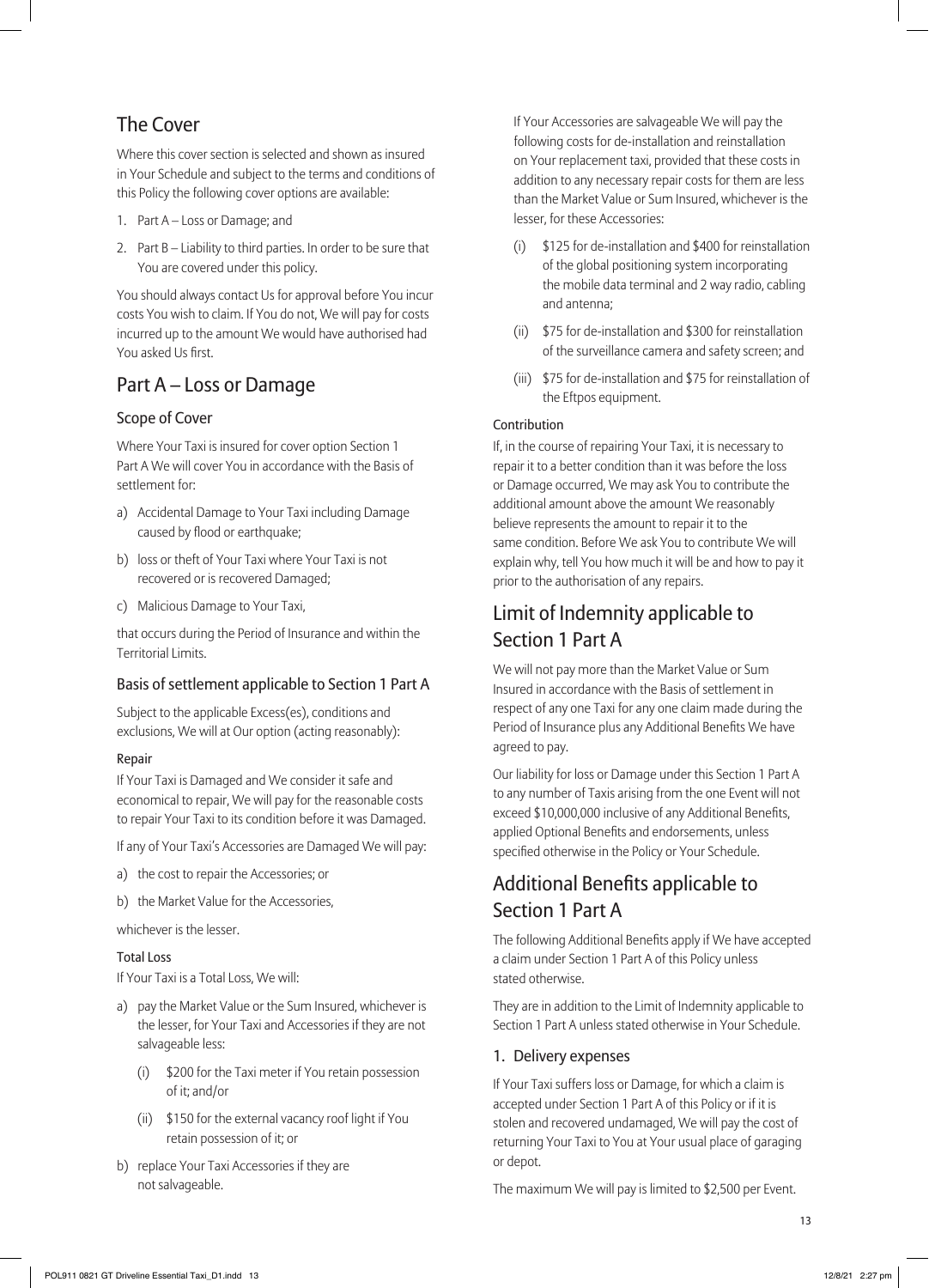#### 2. First aid kit

If Your Taxi suffers loss or Damage for which a claim is accepted under Section 1 Part A of this Policy We will pay the reasonable costs to restock or replace any first aid kit that was necessarily used at the time of loss or Damage.

#### 3. Keys and locks

If during the Period of Insurance the keys of Your Taxi become lost or the locks are Damaged or there are reasonable grounds to suspect that the keys have been duplicated, We will pay the cost of replacing such keys or locks.

The maximum We will pay is limited to \$3,000 per Event and no Excess will apply if there is no other loss or Damage to Your Taxi.

We will pay this Additional Benefit whether or not We have accepted a claim under Section 1 Part A of the Policy.

#### 4. Recovery expenses

If Your Taxi suffers loss or Damage for which a claim is accepted under Section 1 Part A of this Policy We will pay the costs necessarily incurred for the clean up, recovery and removal of Your Taxi to the nearest repairer approved by Us.

The maximum We will pay is limited to \$5,000 per Event.

#### 5. Repatriation/Accommodation expenses

If Your Taxi suffers loss or Damage for which a claim is accepted under Section 1 Part A of this Policy and it was more than 300kms from its depot or usual place of garaging, and Your Taxi is un-roadworthy to drive, We will reimburse You the reasonable cost:

- a) to return Your driver and any non-paying passengers to their destination or point of departure; or
- b) for emergency overnight accommodation for Your driver and any non-paying passengers.

The maximum We will pay is limited to \$1,000 per Event.

#### 6. New motor vehicle replacement for Total Loss

If We consider Your Taxi to be a Total Loss within one year of its original registration, We will replace Your Taxi with a new vehicle of the same or similar make and model. In replacing Your Taxi with a new vehicle, We will pay the associated delivery and stamp duty charges. We will not pay for registration, insurance and other associated costs.

However, where:

- a) Your Taxi's model has been deleted from the manufacturer's range or has been superseded by a vehicle We consider is significantly different;
- b) Your Taxi was purchased as an end of series or run-out model;
- c) We are unable to replace Your Taxi; or
- d) You elect not to replace Your Taxi under this Additional Benefit,

We will only pay the actual purchase price You paid for the Taxi including Accessories, delivery charges and stamp duty, if they formed part of Your purchase, less any applicable Excess(es).

# Specific Conditions applicable to Section 1 Part A

#### Marine average

If Your Taxi is being transported by sea between places within the Territorial Limits during the Period of Insurance We will pay Your contribution for general average and salvage charges where such maritime conditions apply up to the Market Value or Sum Insured, whichever is the lesser, whether or not loss or Damage is suffered by Your Taxi that is covered under Section 1 Part A.

# Specific Exclusions applicable to Section 1 Part A

In addition to the General Exclusions We will not pay under this Section 1 Part A any loss, Damage or liability directly or indirectly caused by, arising from or in any way connected with:

#### 1. Advertising

loss or Damage to any advertising fixtures or signs attached to Your Taxi.

#### 2. Deterioration

loss or Damage to Your Taxi including any resultant mechanical Damage due to:

- a) rust or corrosion, unless caused by an insured Event or as may be recoverable under Part A;
- b) depreciation or wear and tear;
- c) general deterioration resulting from atmospheric conditions;
- d) mechanical, structural, electrical or electronic failure or breakdown; or
- e) faulty design or workmanship.

However, other than resultant mechanical Damage, We will cover Damage resulting directly from an Accident or fire caused by such failure as stated in 2. d) or 2. e) above.

#### 3. Incorrect fuel or non-approved fuel systems

loss or Damage to Your Taxi caused by:

- a) the use of incorrect fuel or additive; or
- b) the use of a fuel system in Your Taxi:
	- (i) which is situated in Australia and which does not comply with Australian Standards; or
	- (ii) which is situated in New Zealand and which does not comply with New Zealand Standards.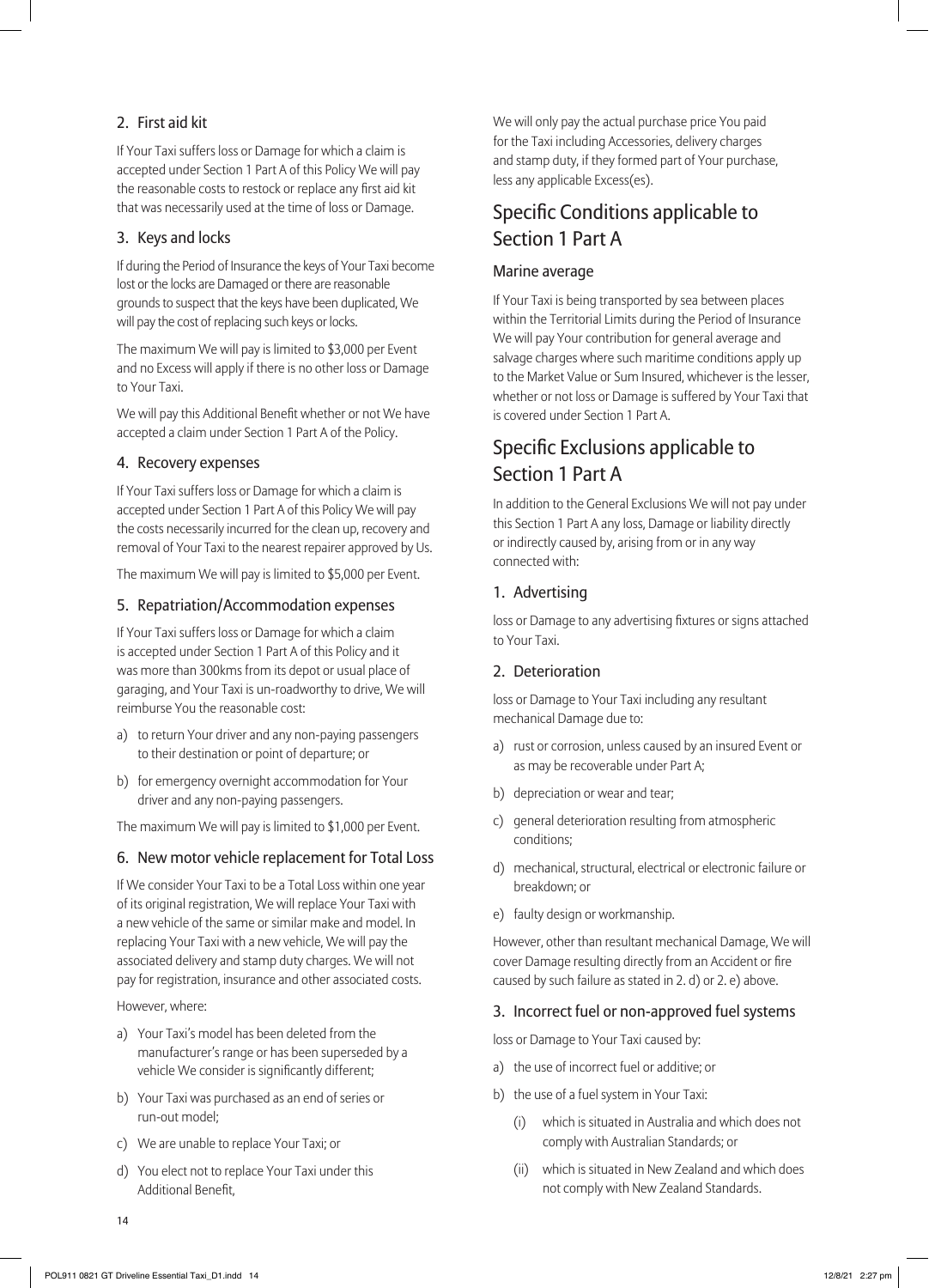#### 4. Loss of fuel

the loss of or theft of fuel from Your Taxi or for the cost or replacement of contaminated fuel in Your Taxi.

#### 5. Loss of oil/coolant

loss or Damage to Your Taxi or any resultant mechanical Damage caused by, arising from, in consequence of, or in any way connected with the loss of oil or coolant in Your Taxi. For the avoidance of doubt, and subject to the exceptions listed below, this exclusion still applies even if the loss of oil or coolant in Your Taxi is caused by, or occurs as a result of an Accident. For example, this means We will not cover any loss or Damage to Your Taxi, or any resultant mechanical Damage, caused by, arising from, in consequence of, or in any way connected with the loss of oil or coolant that has occurred due to the failure to:

- a) properly secure a cap, plug or seal; or
- b) replenish the level of oil or coolant to at least the minimum recommended by the manufacturer.

#### Exceptions:

However, this exclusion will not apply if Your Taxi:

- a) suffers Malicious Damage;
- b) is Damaged by impact; or
- c) is Damaged by an unauthorised person driving Your Taxi.

#### 6. Pre-existing Damage

#### the cost of:

- a) repairing pre-existing Damage; or
- b) fixing faulty repairs to Your Taxi unless the repairs were undertaken as the result of a claim under this Policy and with Our agreement.

#### 7. Repossession

loss or Damage to Your Taxi caused by any person repossessing or attempting to repossess Your Taxi due to a finance debt.

#### 8. Theft by hirer

theft or attempted theft of Your Taxi by any hirer.

#### 9. Tyres

loss or Damage to Your Taxi's tyres by application of brakes, punctures, cuts, blowout or any road use unless caused as a result of an Accident which is an Event covered under Section 1 Part A of this Policy.

# Part B – Liability to third parties

#### Scope of Cover

Where Your Taxi is registered or licensed as required by law for use on public roads, and is insured for cover option Section 1 Part B, We will cover You for any amount for which You become legally liable to pay as compensation in respect of loss or Damage to someone else's property caused by an Accident that occurs during the Period of Insurance and within the Territorial Limits which is partly or fully Your fault, up to the Limit of Indemnity applicable to this Section 1 Part B.

This cover will apply only if Your legal liability for loss or Damage to someone else's property arises out of the use of Your Taxi and is subject to the applicable Excess(es), conditions, exclusions and Limit of Indemnity.

The Indemnity provided under Section 1 Part B will apply to:

- a) any person who is driving, using or in charge of Your Taxi with Your permission;
- b) a passenger travelling in Your Taxi or who is getting into or out of Your Taxi;
- c) Your employer, principal or partner, arising from the use of Your Taxi.

# Limit of Indemnity applicable to Section 1 Part B

The maximum We will pay in respect of all claims arising from one Accident or series of Accidents resulting from the one original cause will not exceed:

- a) \$35,000,000 for all claims inclusive of any Additional Benefits or applied Optional Benefits but excluding any claims arising from the transportation of Dangerous Goods including clean-up, contamination or restitution of any land or waterway; or
- b) \$1,000,000 for all claims inclusive of any Additional Benefits or applied Optional Benefits arising from the transportation of Dangerous Goods including clean-up, contamination or restitution of any land or waterway.

We will not cover Your liability for any claim arising from, or in any way connected with, the transportation of the following types of Dangerous Goods:

- a) Class 6, Division 6.2 Infectious Substances; or
- b) Class 7 Radioactive Material.

# Additional Benefits applicable to Section 1 Part B

The following Additional Benefits apply if We have accepted a claim under Section 1 - Part B of the Policy and to the extent that the Limit of Indemnity is not otherwise exhausted, unless otherwise stated.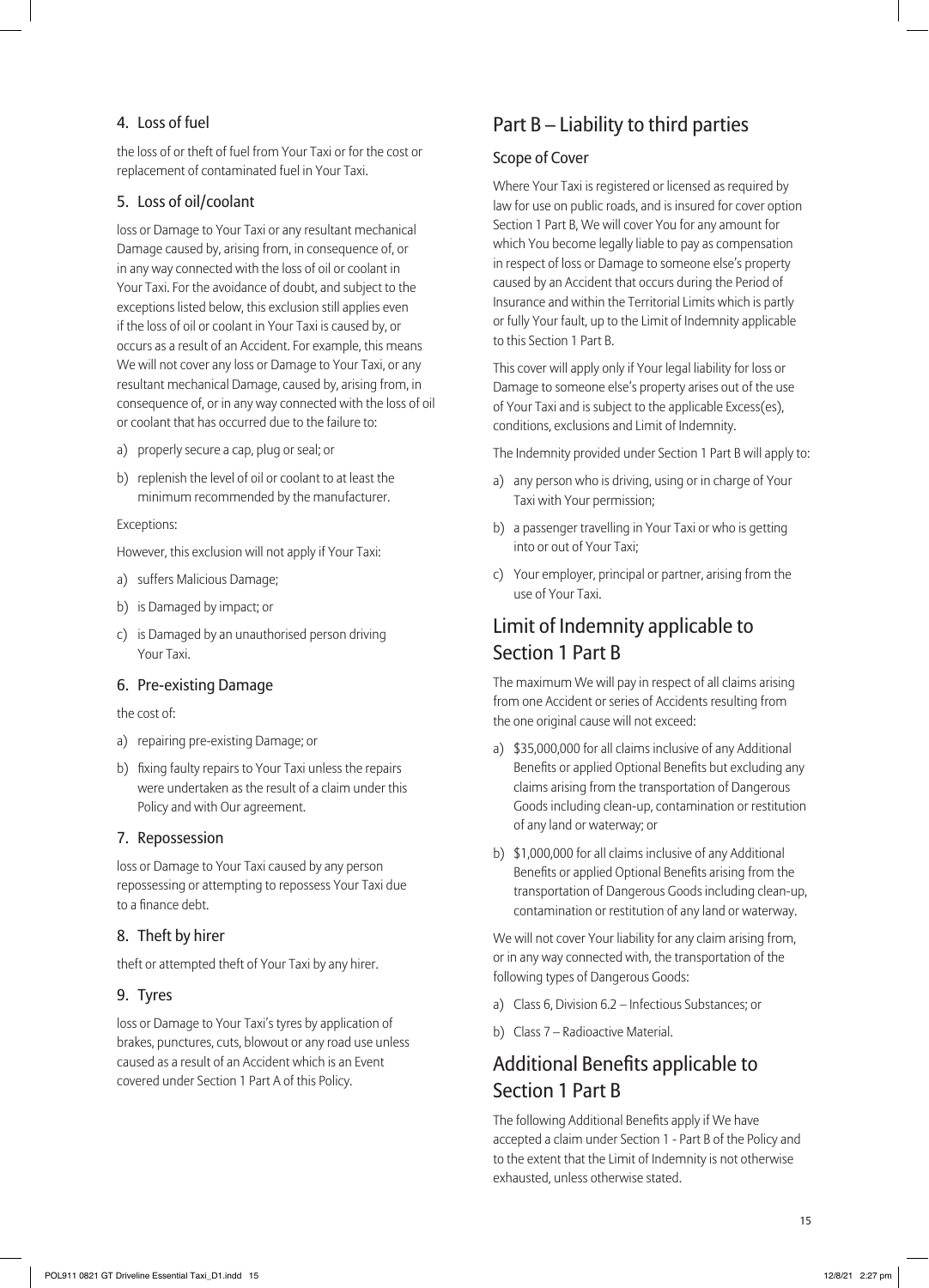#### 1. Supplementary Bodily Injury

We will cover:

- a) You; or
- b) a currently licensed driver of Your Taxi driving the Taxi with Your consent.

for legal liability for death and bodily injury caused by or arising from the use of Your Taxi or from one or more of the following Events provided Your Taxi is registered for use on a public road when the liability is incurred:

- a) driving or being in charge of Your Taxi;
- b) goods being carried by or falling from Your Taxi; or
- c) loading or unloading Your Taxi.

We will also cover the legal liability of a passenger for death and bodily injury caused by or arising from them travelling in, or getting into or out of, Your Taxi with:

- (i) Your permission; or
- (ii) the permission of a currently licensed driver that was driving or in charge of Your Taxi with Your consent.

We will not provide cover:

- a) if the Event or series of related Events that give rise to the legal liability or any part of it is covered or indemnified in any way by any:
	- (i) statutory or compulsory insurance scheme, arrangement or policy; or
	- (ii) compensation scheme or fund,
	- even if the amount recoverable is nil;
- b) for any amount of a claim over that recoverable under any:
	- (i) statutory or compulsory insurance scheme, arrangement or policy; or
	- (ii) compensation scheme or fund;
- c) if the legal liability would have been covered or indemnified in any way if You, or the owner, had not failed to:
	- (i) insure Your Taxi;
	- (ii) register Your Taxi; or
	- (iii) comply with the requirements of any statutory or compulsory insurance scheme, arrangement or policy or compensation scheme or fund;
- d) for legal liability to compensate any:
	- (i) person driving or in charge of Your Taxi;
	- (ii) of Your Employees; or
	- (iii) Family Members;
- e) for legal liability to compensate any person in respect of any psychological or psychiatric injury, other than to the extent that it is directly caused by or arises from serious physical bodily injury of the person who suffers the psychological or psychiatric injury;
- f) to the extent permitted by law, unless You or the person claiming under this cover section have notified Us of a claim under this cover section as soon as reasonably possible of You or that person first becoming aware of an intention to make a claim against You or that person. We may reduce or refuse Your claim to the extent We are prejudiced by any delay in notifying us;
- g) for legal liability caused by or arising from an intentional act by You or any other person;
- h) for any amount of exemplary, punitive or aggravated damages;
- i) if Your Taxi is registered in the Northern Territory of Australia; or
- j) if Your Taxi is outside of the Territorial Limits at the time of loss or Damage.

#### 2. Emergency, fire and police authorities

Where a claim has been accepted under Section 1 Part B of this Policy We will cover You for costs levied against You as a result of loss or Damage involving Your Taxi by:

- a) any emergency authority;
- b) any fire brigade; or
- c) any police force.

The maximum We will pay is \$25,000 per Event.

#### 3. Falling goods

We will cover Your legal liability for Damage to someone else's property caused by goods falling from Your Taxi.

#### 4. Legal costs

We will cover You for all legal costs and expenses incurred with Our written consent to defend or settle any claim arising from an Accident involving the use of Your Taxi, including costs incurred for Your representation at any enquiry or coroners hearing. Please contact Us to confirm approval for these costs.

We will pay this benefit in addition to the Limit of Indemnity applicable to Section 1 Part B.

#### 5. Standby Taxi

We will cover You under Section 1 Part B when You use a Standby Taxi as a temporary substitute for Your Taxi provided Your current taxi plate is fitted to the Standby Taxi and the taxi plate is already covered by this Policy.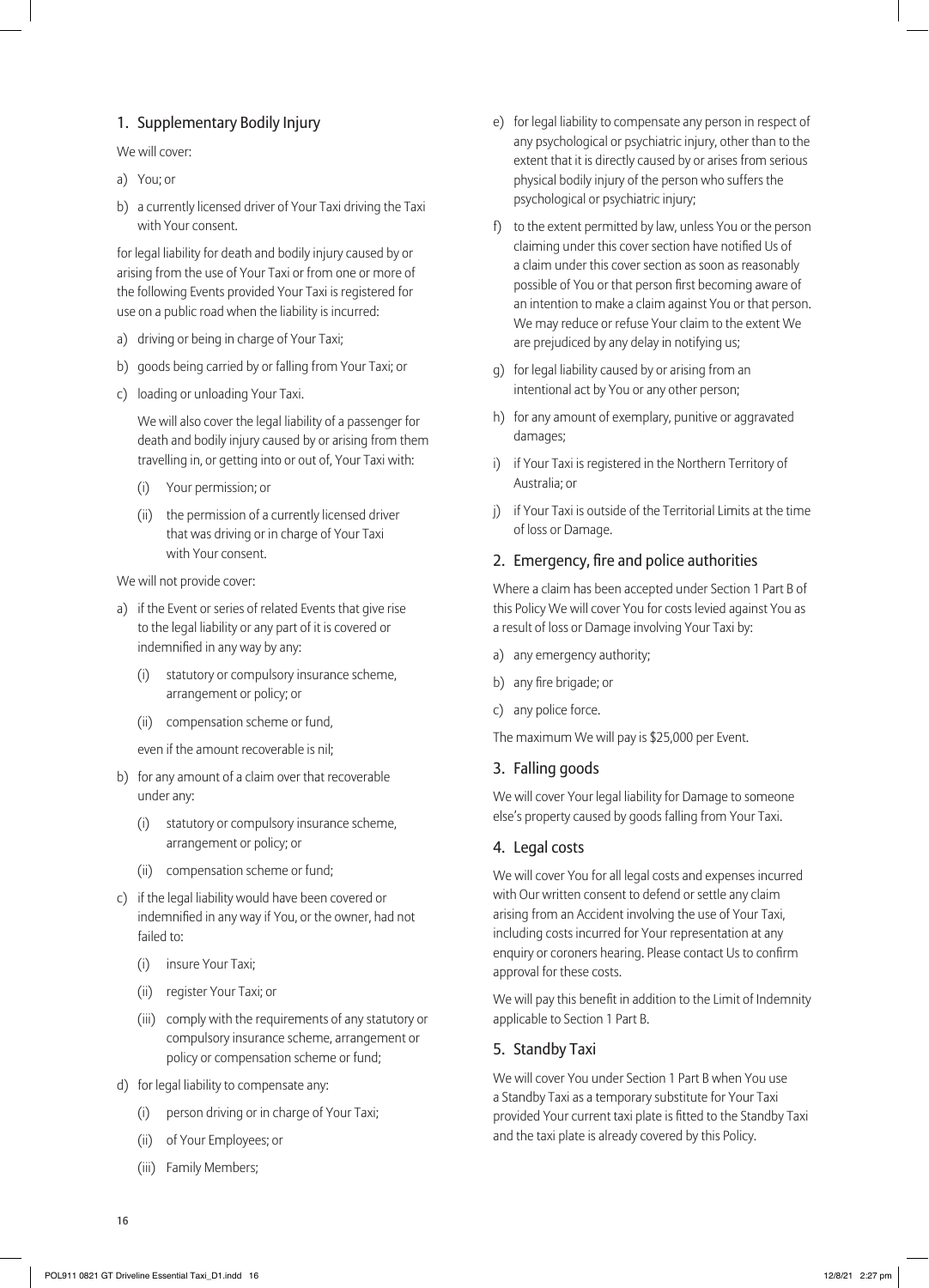Should Your Taxi be classed as a Total Loss We will provide this cover for up to 14 days after We pay the Total Loss Amount for Your Taxi or when a replacement vehicle has been registered with the taxi plate from the Total Loss, whichever is the earliest.

# Specific Exclusions applicable to Section 1 Part B

In addition to the General Exclusions We will not pay under this Section 1 Part B any loss, Damage or liability directly or indirectly caused by, arising from or in any way connected with:

#### 1. Aviation

the use of Your Taxi whilst parked or operating at any Airport or Airfield.

#### 2. Fines, penalties or punitive Damages

any fines, penalties or aggravated, exemplary or punitive damages.

#### 3. Pollution

the discharge, dispersal, release, seepage or escape of Pollutants or other contaminants into or upon buildings or other structures or water or land or the atmosphere.

However, We will Indemnify You where liability arises from a sudden identifiable Event that is unintended and unexpected by You and which takes place in its entirety at a specific time and place during the Period of Insurance.

#### 4. Property in Your possession, custody or control

or incurred by You for loss or Damage to property that is:

- a) owned by You;
- b) owned by the Employee driver of Your Taxi; or
- c) in Your possession, custody or control.

This Exclusion will not apply to:

- a) vehicles belonging to Employees or visitors contained within the confines of a car park owned or occupied by You; or
- b) premises leased or rented to You.

#### 5. Rail vehicles

Your Taxi if it is being used on rails or tracks.

#### 6. Statutory liability

or that is insurable under any statutory or compulsory insurance scheme, arrangement, policy or compensation scheme or fund covering such legal liability, or would have been if not for Your failure to:

- a) insure Your Taxi;
- b) register Your Taxi; or
- c) comply with the requirements of any statutory or compulsory insurance scheme, arrangement, policy or compensation scheme or fund.

#### 7. Tool of trade

- a) any plant or equipment attached to Your Taxi, if it is a tool or item of equipment; or
- b) any plant or equipment attached to any non-owned vehicle if it is a tool or item of equipment;

being used for the purpose for which it was designed other than for driving on a public road or thoroughfare.

#### 8. Unregistered vehicles

the use of Your Taxi if it is unregistered at the time of the Event giving rise to the claim.

However, this exclusion will not apply if You have complied with all statutory requirements allowing the movement of the unregistered Taxi.

#### 9. Vibration

loss or Damage to someone else's property caused by:

- a) vibration; or
- b) the weight of Your Taxi where the driver has ignored advisory signs or warnings.

# Specific Exclusions applicable to Section 1

In addition to the General Exclusions and Specific exclusions applicable to Section 1 Part A and Part B We will not pay under this Section 1 any loss, Damage or liability directly or indirectly caused by, arising from or in any way connected with:

#### 1. Driving under the influence of alcohol or drugs

Your Taxi if, at the time of the Accident, it is being driven by any person:

- a) whose faculties are impaired by any intoxicating liquor or drug;
- b) who is convicted of driving under the influence of intoxicating liquor or drug;
- c) with a percentage of alcohol in their breath or blood in excess of the percentage permitted by law; or
- d) who refuses to provide or allow the taking of a sample of breath, blood or urine for testing or analysis as required by the law of any State or Territory.

However, this exclusion will not apply if You could not reasonably have known that the driver of Your Taxi was so affected or refused to undergo an appropriate test at the time of the Accident.

#### 2. Financial loss and non-financial loss

any financial loss incurred by You because You cannot use Your Taxi as a result of a claim under this Policy or for any non-financial loss associated with a claim under this Policy.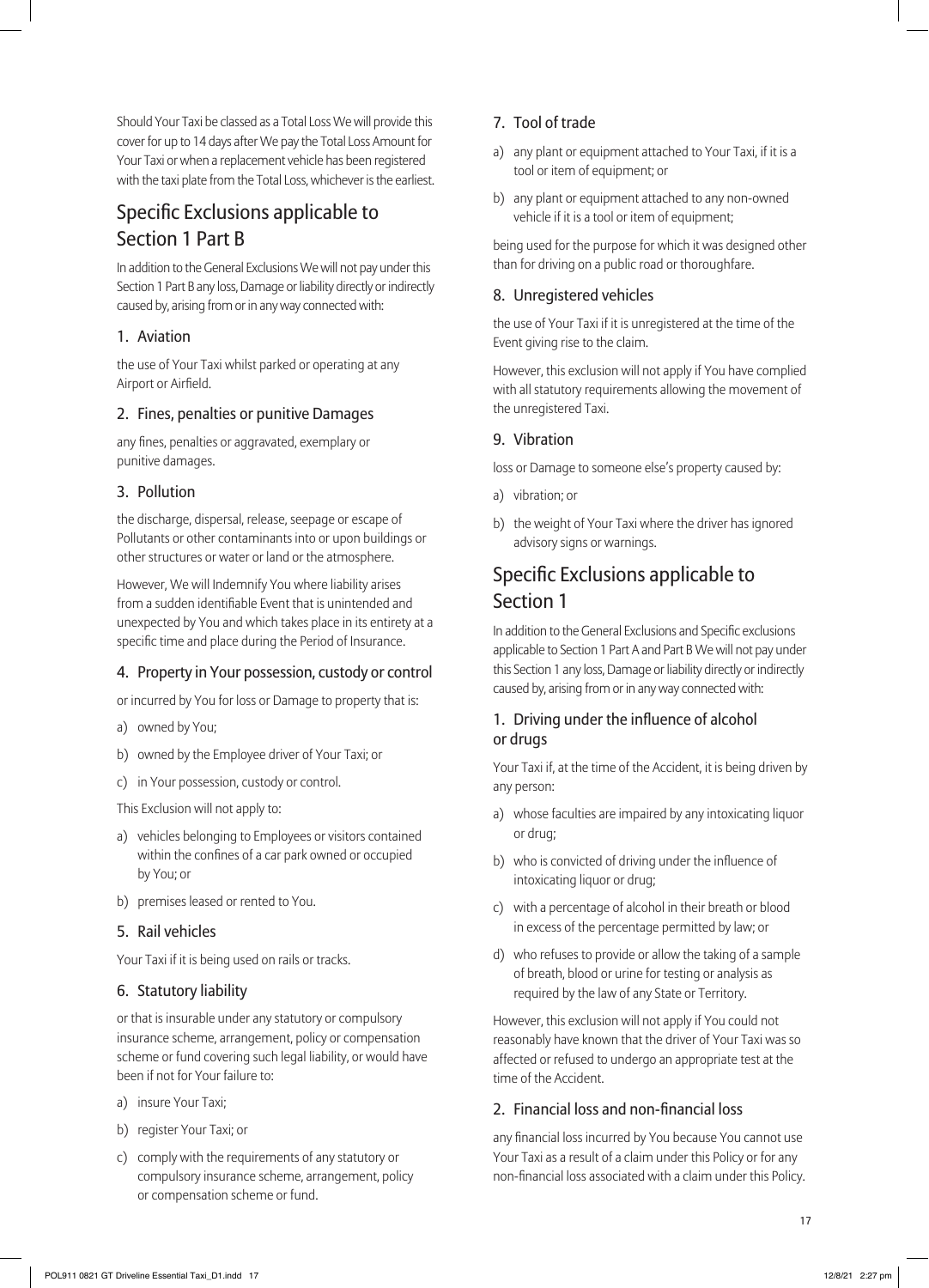#### 3. On water

Your Taxi, other than as cargo, when it is not on dry land.

For the purpose of this exclusion dry land is extended to include fixed wharfs and jetties but does not include on or in any kind of vessel or craft made or intended to float or travel on or in water.

#### 4. Overloaded vehicles

If Damage or liability incurred is contributed to by Your Taxi being used to carry a greater number of passengers or convey, lift, suspend or tow a load in excess of that for which Your Taxi was constructed or designed.

However, this exclusion will not apply if You could not reasonably have known that Your Taxi was being operated in such a manner.

#### 5. Participation

Your Taxi if it is participating in or used in connection with rally driving, motor racing, any activity on a race track, a competitive motor sport event, an experiment, contest or other motor sports event.

#### 6. Unlicensed drivers

Your Taxi if it is driven or operated by any person with Your consent who is not licensed to drive or operate such a vehicle under any relevant laws, by laws and regulations including for the purpose of hiring Your Taxi for reward.

However, this exclusion will not apply if You could not reasonably have known that the driver of Your Taxi was not correctly licensed.

#### 7. Unsafe vehicles

Your Taxi if it is in an unsafe or unroadworthy condition and such condition caused or contributed to the loss, Damage or liability.

However, this exclusion will not apply if You could not reasonably have known the unsafe or unroadworthy condition of Your Taxi.

# Specific Conditions applicable to Section 1

If You do not meet these Specific Conditions We may to the extent permitted by law cancel Your Policy and/ or reduce or refuse to pay a claim, to the extent We are prejudiced by Your noncompliance.

#### 1. Acquired companies

We will cover any company or subsidiary company formed, purchased or otherwise acquired by You during the Period of Insurance, provided:

- a) You hold a controlling interest in the company;
- b) You advise Us of Your interest within 30 days from the date of acquisition; and
- c) You advise Us the number of additional Taxis; and
- d) You pay Us any additional premium We may require.

#### 2. Alteration to use

You must give Us written notice of any alteration to circumstances under which Your Taxi is used and which is contrary to that which was disclosed in Your Proposal.

If We agree to the change We will do so in writing and, if necessary, We will propose any additional premium We may require before We accept the alteration. We may cancel Your Policy if there is a change and We can't reach an agreement with You on altered terms and conditions or premium; or We are no longer prepared to insure You because there has been a material change to the risk.

#### 3. Change of vehicle

If You replace Your Taxi with another vehicle of a similar type We will cover the replacement vehicle under this Policy provided You notify Us within 14 days of the date of purchase and You pay Us any additional premium We may require.

The maximum We will pay under this automatic cover is \$100,000. If Your replacement vehicle's value is more than \$100,000 then You should give Us prior notice of the purchase to ensure You are covered.

#### 4. Cross liability

Where You are comprised of more than one entity the term You will be considered as applying to each entity in the same manner as though a separate Policy had been issued to each entity, provided Our Limit of Indemnity and liability to make supplementary payments will apply as though there were not separate policies issued to each entity.

#### 5. Other interests

Your Policy does not provide cover in respect of the interest of any entity or person not named in Your Schedule. Any persons or entities entitled to benefits under Your Policy shall be bound by the conditions and exclusions of Your Policy.

If any financier has an interest in any Taxi insured under this Policy and We agree to settle Your claim by cash payment, We reserve the right to pay all or part of the claim proceeds to the financier. This will satisfy Our obligations to You under the Policy for the payment of Your claim.

#### 6. Waiver of subrogation rights

We agree to waive Our rights of recovery against any municipal, Government, semi government or statutory authority where You are required by contractual agreement to release those entities from liability from any Event covered by this Policy.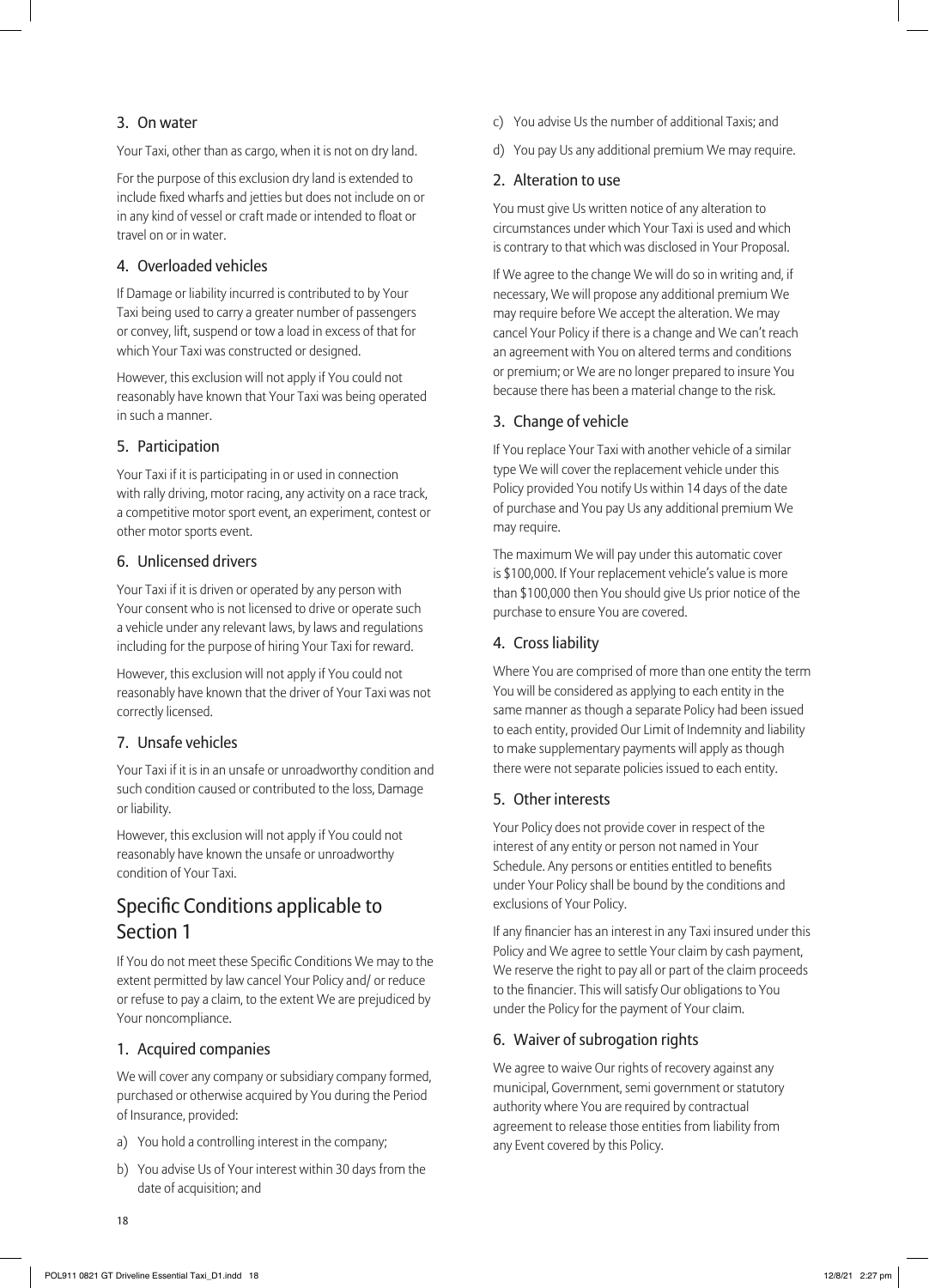# Specific Claims procedures applicable to Section 1

#### What happens after You make a claim

#### 1. Choice of repairer

We can assist You in selecting a suitable repairer to repair the Damage to Your Taxi. You also have the right to choose Your own repairer. In both instances We will work closely with the repairer to strive to achieve the best repair outcome for You however We may require a second quotation from a repairer chosen by Us. We will then choose (acting reasonably and subject to any relevant Policy limits) to:

- authorise the repairs at Your repairer of choice;
- pay You the reasonable cost of repairing Your Taxi; or
- move Your Taxi to a repairer We both agree will repair Your Insured Item.

#### 2. When You are at fault

You are at fault if You:

- are responsible for the Accident; or
- contributed to the cause of an Accident.

#### 3. Guarantee and warranty

We guarantee materials and workmanship on repairs We authorise for as long as You own or lease Your Taxi. This guarantee is not transferrable.

#### 4. Payment of unpaid premium when Your Taxi is a Total Loss

If Your Taxi is a Total Loss and We have agreed to pay Your claim:

- a) the amount of any unpaid premium for the Period of Insurance will be deducted from the amount payable to You; and
- b) if We are replacing Your Taxi, You must pay to Us the balance of any unpaid premium or instalments for the Period of Insurance.

#### 5. Salvage

If Your Taxi is a Total Loss and We have agreed to replace Your Taxi or pay the Market Value or Sum Insured:

- a) the wreckage of Your Taxi will become Our property; and
- b) We will keep the proceeds of any salvage sale.

At Our discretion (and if safe to do so), You may reclaim the wreckage if You agree to pay the salvage price.

#### 6. Spare parts, extras and Accessories

If We are unable to repair the part We use new, recycled or reconditioned parts that meet the requirements of Australian Design Rules (ADR). If such parts are not available, appropriate parts from alternative distribution channels may be used.

We will not pay any amount greater than the maker's last list price in Australia (together with a reasonable charge for fitting) for the supply of any spare part, extra or Accessory.

In the event that any spare part, extra or Accessory cannot be obtained immediately We may choose to pay You the value of the spare part, extra or Accessory (together with a reasonable charge for fitting) rather than supply the spare part, extra or Accessory.

#### 7. Sublet repairs

If the Damage to Your Taxi requires Us to engage the services of a specific specialist repairer or supplier We may sublet that component to such repairer or supplier.

# Optional Benefits applicable to Section 1

The following Optional Benefits apply to the cover provided by Section 1 of this Policy when they are specified as being applicable in Your Schedule and if You have paid or agreed to pay the additional premium that We may require.

#### EC113 Total Loss of Encumbered Taxi 10%

If Your Taxi is considered by Us to be a Total Loss, under Section 1 Part A of this Policy, and the amount owing by You under a valid lease or other finance agreement is greater than the Total Loss Amount, We will pay the Total Loss Amount plus up to an additional 10% or \$10,000, whichever is the lesser, limited to the total amount owing under the lease or other finance agreement; less

- a) any applicable Excess(es);
- b) any payments and/or interest in arrears on the date of the loss or Damage;
- c) any payment which on the date of the loss or Damage has not been made solely because such payment was not actually due to have been paid at that date under the terms of the particular lease or finance agreement;
- d) any GST where the GST component of the purchase price of Your Taxi was financed as part of the lease or other finance agreement and You are registered for GST; and
- e) the amount of the loan that relates to amounts owing on the finance for the purchase of any other vehicle, item or product.

This finance payout benefit will not apply:

- a) to loss or Damage caused directly or indirectly by theft and/or fire, other than fire resulting from impact Damage;
- b) if You are more than 30 days in arrears with any payments on the date of the loss or Damage; or
- c) if We replace Your Taxi with a new taxi.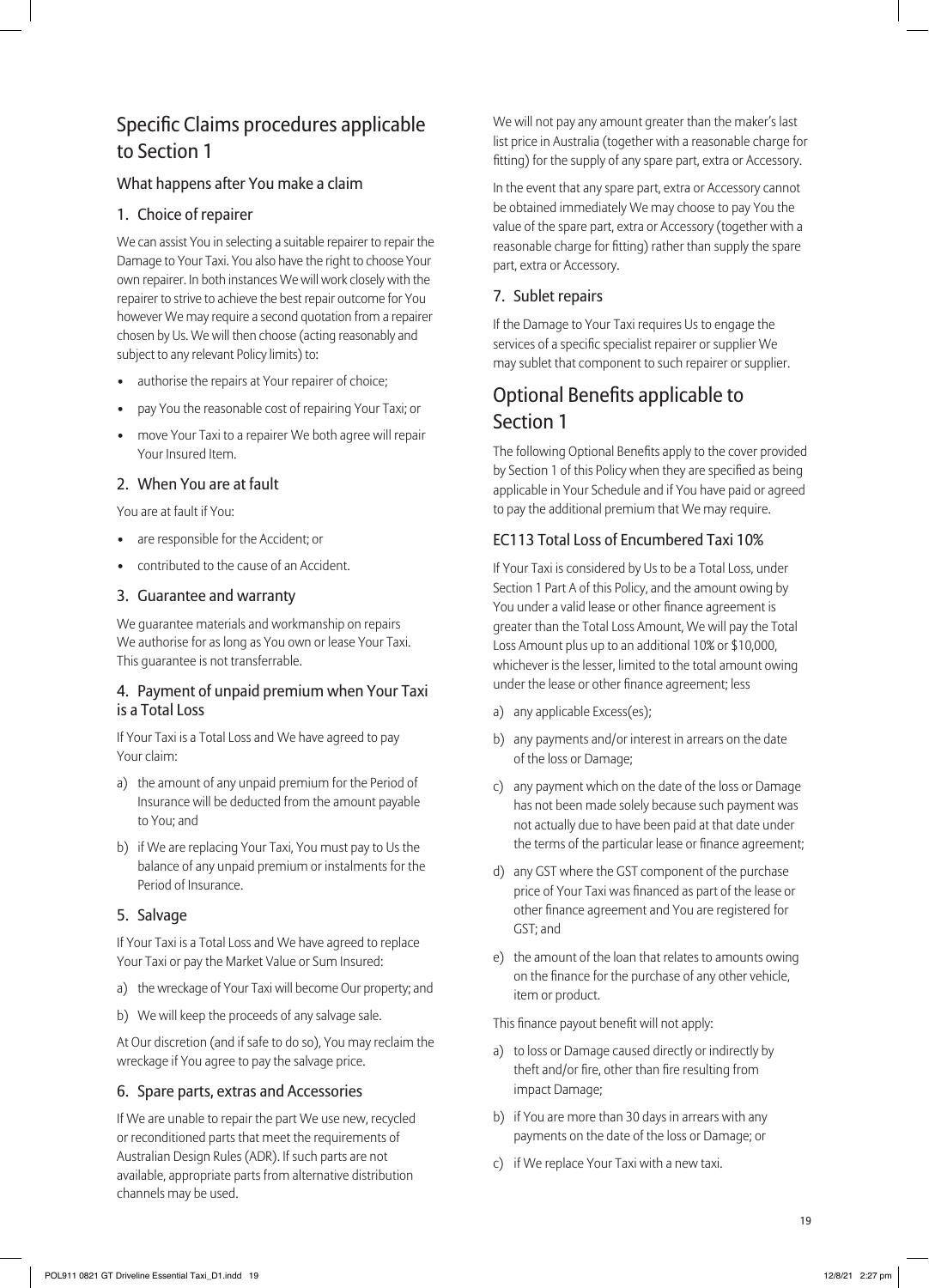#### C114 Total Loss of Encumbered Taxi 20%

If Your Taxi is considered by Us to be a Total Loss, under Section 1 Part A of this Policy, and the amount owing by You under a valid lease or other finance agreement is greater than the Total Loss Amount, We will pay the Total Loss Amount plus up to an additional 20% or \$20,000, whichever is the lesser, limited to the total amount owing under the lease or other finance agreement; less

- a) any applicable Excess(es);
- b) any payments and/or interest in arrears on the date of the loss or Damage;
- c) any payment which on the date of the loss or Damage has not been made solely because such payment was not actually due to have been paid at that date under the terms of the particular lease or finance agreement;
- d) any GST where the GST component of the purchase price of Your Taxi was financed as part of the lease or other finance agreement and You are registered for GST; and
- e) the amount of the loan that relates to amounts owing on the finance for the purchase of any other vehicle, item or product.

This finance payout benefit will not apply:

- a) to loss or Damage caused directly or indirectly by theft and/or fire, other than fire resulting from impact Damage;
- b) if You are more than 30 days in arrears with any payments on the date of the loss or Damage; or
- c) if We replace Your Taxi with a new taxi.

#### EC126 Hold Harmless

If You enter into an agreement with another party and that agreement requires that You will indemnify and/or hold harmless and/or release from liability such other party in respect of any Event covered by Section 1 of this Policy, We agree that Section 1 of this Policy will not be prejudiced or invalidated by You agreeing to such provisions and that the indemnity and/or hold harmless and/or release from liability given by You will be equally binding upon Us.

#### EC140 Windscreen Excess waiver

If the only Damage to Your Taxi is to the windscreen or other fixed glass, You will not be required to pay any Excess.

This Optional Benefit is limited to one Excess free windscreen per Taxi per Period of Insurance.

# Section 2 – Public and Products liability

# Definitions applicable to Section 2

Advertising Injury means any unintentional:

- a) defamation;
- b) infringement of copyright, title or slogan;
- c) piracy;
- d) unfair competition;
- e) idea misappropriation;
- f) invasion of rights of privacy; or
- g) breach of misleading or deceptive conduct provisions of any consumer protection legislation or similar legislation of any country, state or territory

committed or alleged to have been committed during the Period of Insurance in any communication given to the public in any form of print media, publication, telecommunication, radio, television, internet or other forms of electronic communication and arising out of Your advertising activities in connection with Your Business or Your Products.

Aircraft means any vessel, craft or device made or intended to fly or move in or through the atmosphere or space other than model aircraft or unmanned inflatable balloons used for advertising or promotional purposes.

Business means the activities and operations stated in the Schedule including:

- a) the ownership and occupation of premises, including repair and maintenance of property owned or for which You are responsible;
- b) any prior business activities which have ceased or have been disposed of but for which You have retained legal liability;
- c) participation in exhibitions;
- d) the provision or management of canteen, social, sports, welfare or child care services or activities for Your Employees and internal first aid, fire, security and ambulance services;
- e) construction of or alteration, not exceeding a cost of \$500,000, to buildings owned by You;
- f) private work undertaken by Your Employees for any of Your directors or executives provided they are appropriately qualified to undertake such work; and
- g) hire or loan of plant, equipment or goods.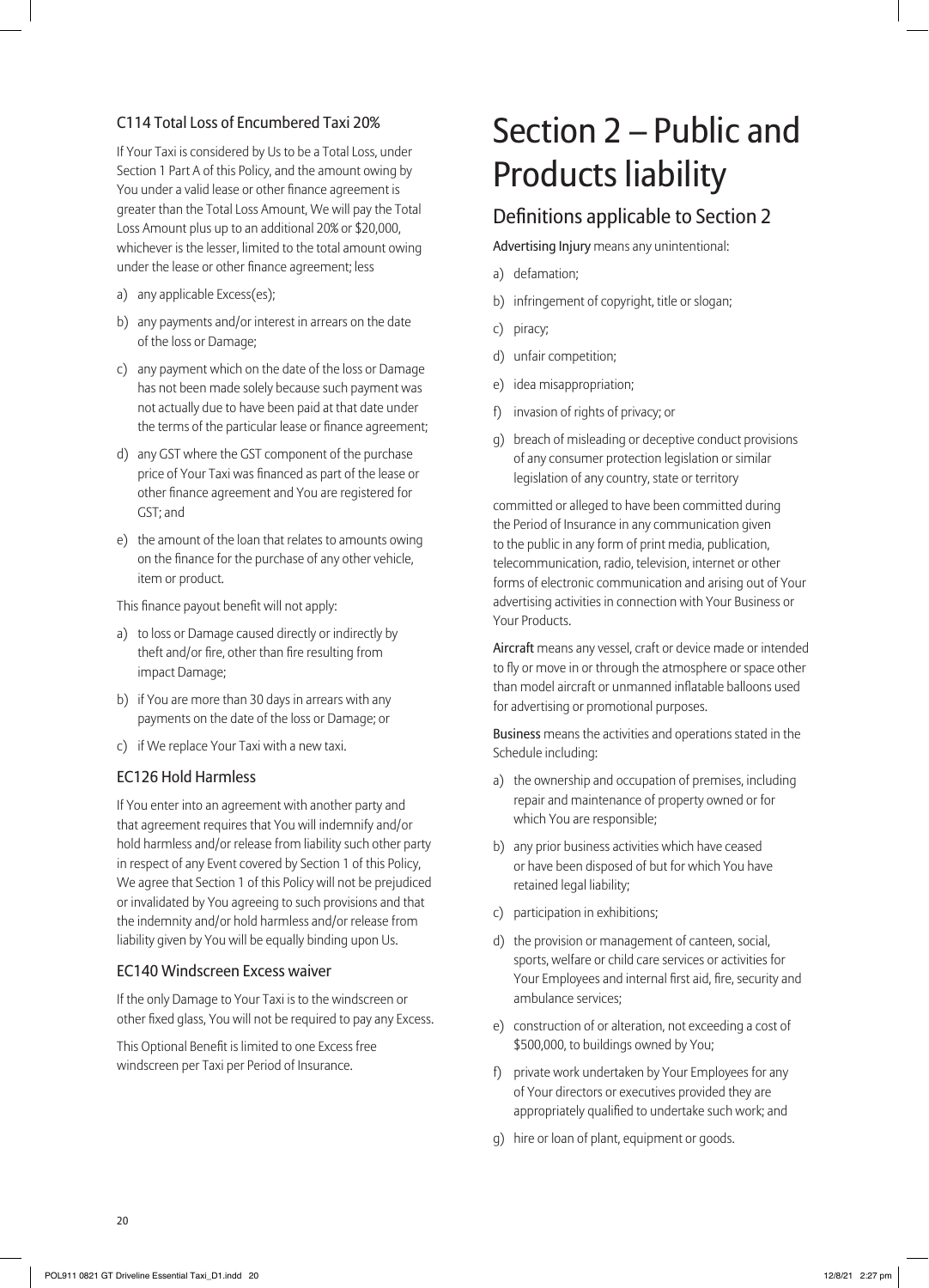#### Communicable Disease means any:

- a) disease infectious in humans forming part of the Listed Human Diseases under, or is the subject of a Human Biosecurity Emergency under, the *Biosecurity Act 2015 (Cth)* and any of its subsequent amendments or any similar such listing or declarations of diseases under any subsequent statute that repeals and replaces the *Biosecurity Act 2015 (Cth)* in whole or part, whether or not such declaration has taken place before or after inception of this policy;
- b) disease infectious in humans forming part of the Quarantinable Infectious Diseases as defined under the *Health Act 1956 (NZ)* and any of its subsequent amendments or any similar such listing of diseases under any subsequent statute that repeals and replaces the *Health Act 1956 (NZ)* in whole or part, whether or not such declaration has taken place before or after inception of this policy; or
- c) pandemic or epidemic, as declared as such by the World Health Organisation.

Compensation means monies paid or payable by judgment or settlement together with any liability on Your behalf to pay legal costs and expenses (other than those amounts referred to in Supplementary Payments Applicable to Section 2) for:

- a) Personal Injury; or
- b) Property Damage; or
- c) Advertising Injury;
- in respect of which this insurance applies.

Electronic Data means facts, concepts and information converted to a form usable for communications, display, distribution, interpretation or processing by electronic and electromechanical data processing or electronically controlled equipment and includes programmes, software and other coded instruction for such equipment.

Employment Practices means any act which is considered wrongful or unfair dismissal, denial of natural justice, defamatory or misleading representation or advertising and sexual harassment or discrimination but only as it applies with respect to employment or prospective employment by You of a person as an Employee or prospective Employee whether full, part time or casual including any engaged for volunteer and work experience.

Hovercraft means any vessel, craft or device made or intended to float on or in or travel on or through the atmosphere or water on a cushion of air provided by a downward blast.

#### Incidental Contracts means:

- a) any written rental agreement or lease of real property which does not impose on You:
	- (i) an obligation to insure such property; or
	- (ii) any liability regardless of fault;
- b) any written contract with any public authority for the supply of water, gas, electricity, waste or sewerage removal services but only to the extent of indemnifying any such authority for liability arising out of Your Business and excepting contracts for the performance of work or provision of services by You;
- c) any written contract with any railway authority or other independent carrier for the loading, unloading and/or transport of any Product including contracts relating to the operation of railway sidings.

Internet Operations means Your internet operations including, but not limited to:

- a) use of electronic mail systems by You and on Your behalf;
- b) access through Your network to the worldwide web or a public internet site by You or on Your behalf;
- c) access to Your intranet which is made available through the worldwide web for Your customers or others outside Your organisation;
- d) the operation and maintenance of Your website.

Loss of Consortium means loss of companionship, comfort, spouse society or sexual relations claimed by the husband or wife or de facto partner of any person who sustains Personal Injury but not including claims for emotional distress suffered by or loss of domestic or household support services provided, to any relative of the person who sustains the Personal Injury.

Medical Persons means legally-qualified, enrolled and registered medical practitioners, legally-qualified registered nurses, dentists and first aid attendants.

Non-Manual Sales Representatives means Your agents, servants or Employees who are involved solely in the marketing of Your Products, but does not mean any such person who undertakes the manufacture, maintenance or repair of Your Products, whether or not such activities are incidental to the marketing of Your Products.

Occurrence means any Event including continuous or repeated exposure to substantially the same general conditions which results in Personal Injury, Property Damage or Advertising Injury neither expected nor intended from Your standpoint.

With respect to Personal Injury or Property Damage all Events of a series that are consequent on or attributable to one source or original cause are deemed one Occurrence under this Section.

All Advertising Injury arising out of the same injurious material or act (regardless of the frequency or repetition thereof, the number and kind of media used or the number of claimants) shall be deemed to be one Occurrence under this Section.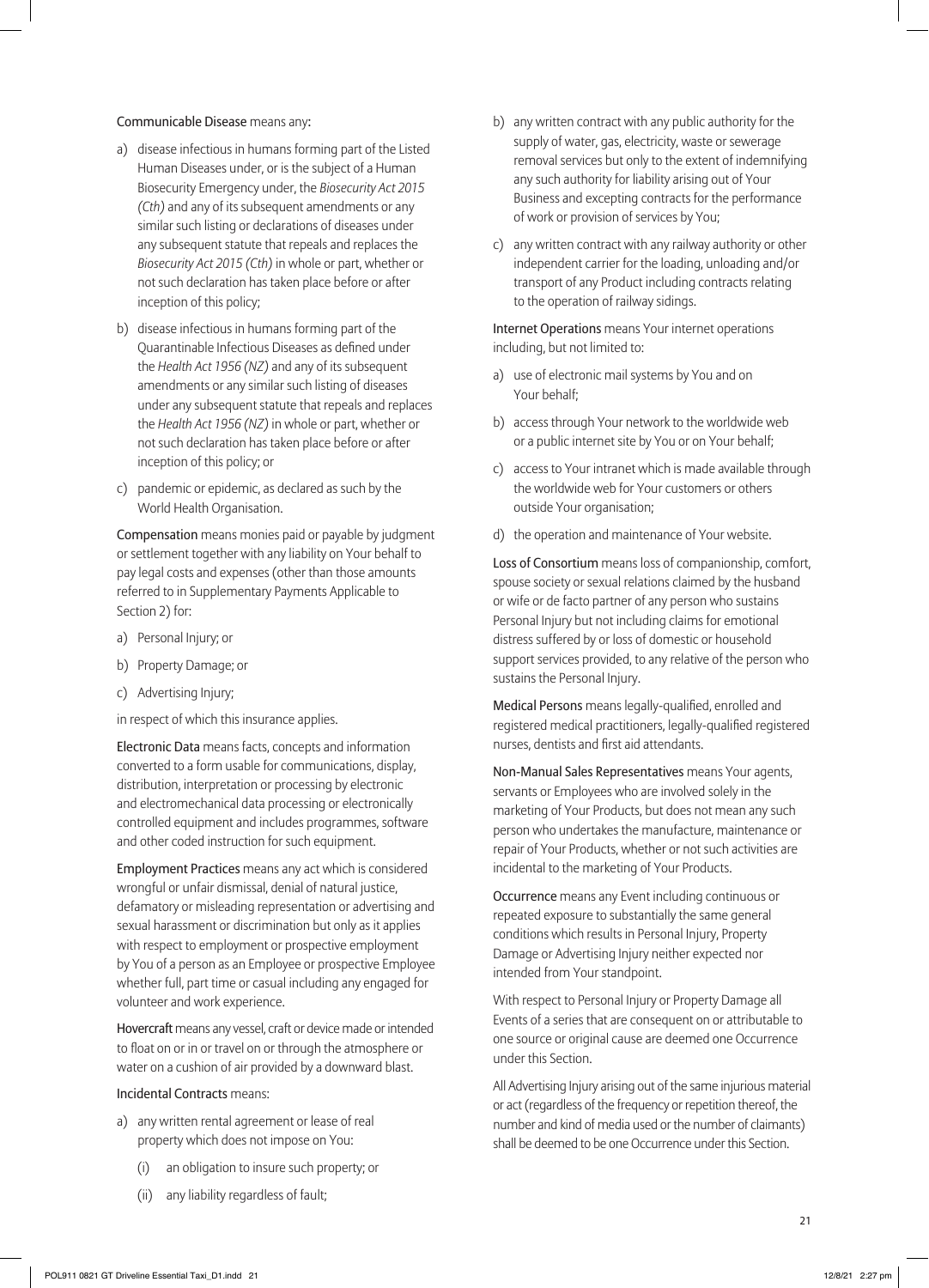Personal Injury means:

- a) death, bodily injury, illness, sickness, disease, disability, Loss of Consortium, shock, fright, mental anguish and mental injury;
- b) false arrest, wrongful detention or imprisonment, malicious prosecution and humiliation;
- c) wrongful entry or wrongful eviction or other invasion to the right to private occupancy;
- d) assault or battery not committed by or at the direction of You unless committed for the purpose of preventing or eliminating danger to persons or property;
- e) the publication or utterance of a statement that is libelous or slanderous or of other defamatory or derogatory material or publication or utterance in violation of any individual's right of privacy except:
	- (i) when the first such publication or utterance is related to any publication or utterance made prior to the commencement of the Policy; or
	- (ii) when any such publication or utterance is made in the course of or is related to advertising, broadcasting, telecasting or publishing activities conducted by or on Your behalf;

which occurs during the Period of Insurance.

Products means anything (after it has ceased to be in Your physical possession or under Your control) manufactured or deemed to have been manufactured, constructed, grown, extracted, produced, processed, assembled, erected, installed, repaired, serviced, treated, sold, renovated, imported, exported, supplied (including services) or distributed by You (including any labelling, packing materials, instructions and directions associated therewith) and any container (other than a Vehicle associated with such container).

#### Property Damage means:

- a) physical Damage to, physical loss of or physical destruction of tangible property that occurs during the Period of Insurance, including any resultant loss of use; or
- b) loss of use of tangible property that has not been physically Damaged, physically lost or physically destroyed, provided such loss of use is caused by physical Damage to, physical loss of or physical destruction of other tangible property that occurs during the Period of Insurance.

Recall means a voluntary, legally or legislatively compelled process to regain possession or control of Products through the issuance of a public notice that outlines a potential injurious or harmful nature of a Product or other goods manufactured, sold or supplied by You and which:

- a) requests the return of the Product to You; or
- b) recommends or instructs cessation of use and/or disposal of the Product.

#### Territorial Limits means:

- a) the geographical area anywhere within Australia or its external territories;
- b) the geographical areas elsewhere in the world but only in respect of:
	- (i) travelling executives or Non-Manual Sales Representatives who are normally resident in Australia;
	- (ii) Your Products exported to anywhere in the world except the United States of America or Canada or any country, territory or protectorate to which the laws of the United States of America or Canada apply.

Tool of Trade means a Vehicle which has any tool or plant forming part of or attached to or used in connection with it while such tool or plant is in operation for the purpose of the Business, but does not include:

- a) Vehicles while in transit to or from or within any place of work; or
- b) Vehicles used for transport or haulage.

Vehicle means any type of machine on wheels or on self laid tracks made or intended to be propelled by other than manual or animal power and any trailer or other attachment made or intended to be drawn by any such machine.

Watercraft means any vessel, craft or thing (other than a Hovercraft) made or intended to float on or in or travel on or through water.

Worker means any person employed by You or deemed to be employed by You pursuant to any law.

Workers Compensation Law means any law relating to compensation for injury to Workers or Employees.

Workplace Injury Excess means the amount stated in the Schedule which is payable by You in respect to Personal Injury to any person whilst working for or in Your Business and who is or was engaged as a contractor or subcontractor or supplied through a labour hire agency, group training company or similar.

#### You or Your means:

- a) those named as the insured in Your Policy Schedule;
- b) any subsidiary companies of Clause a. above, existing at the commencement date of the Period of Insurance as shown in Your Schedule, whose place of incorporation is within Australia or its external territories;
- c) (i) any company acquired by, and whose operations are controlled and managed by, You or a company referred to in Clause b. above during the Period of Insurance as a result of consolidation, merger or purchase;
	- (ii) any subsidiary company that is incorporated by You or by a company referred to in Clause b) above, during the Period of Insurance.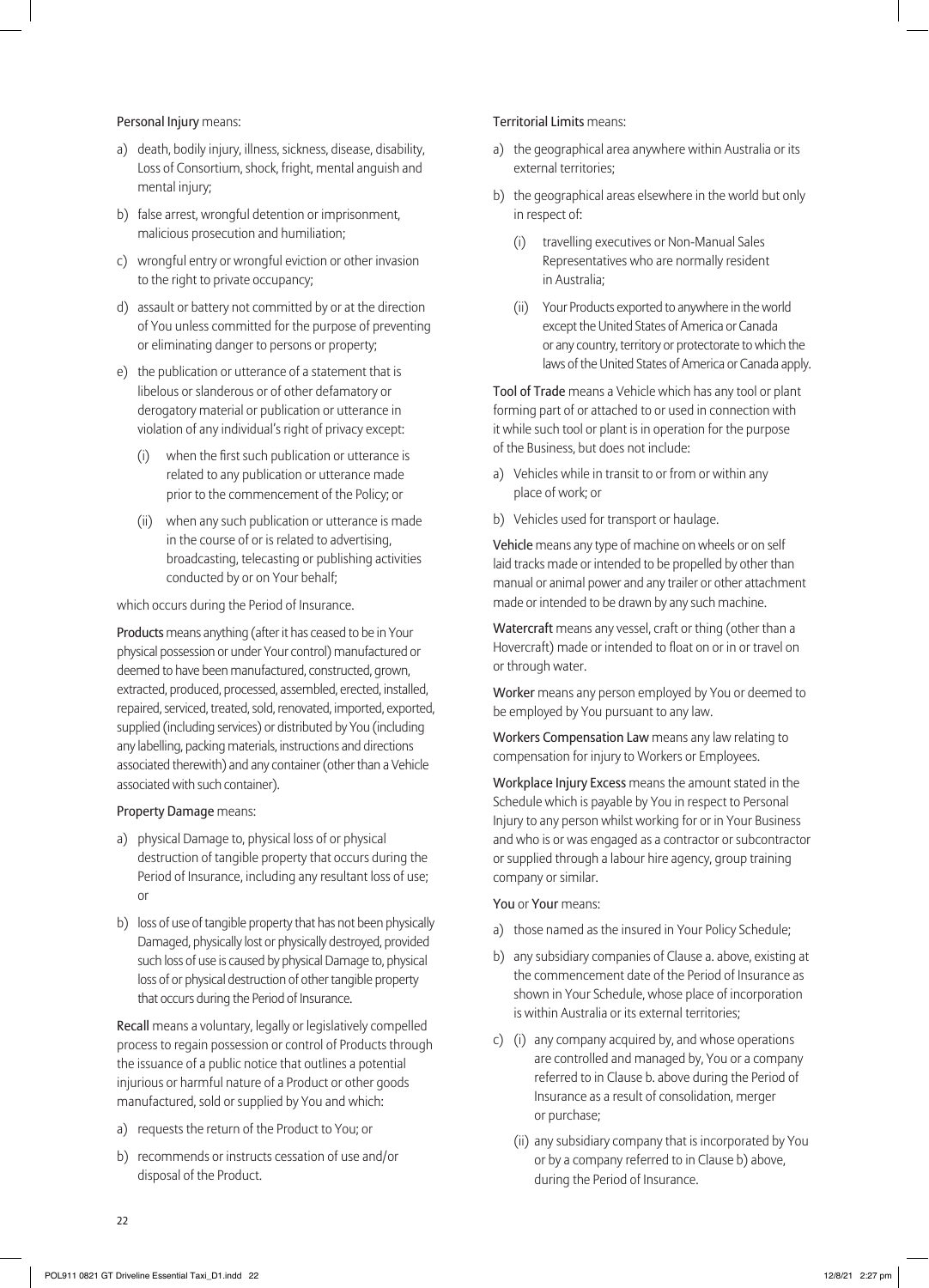Provided that:

- (i) any such acquisition or incorporation is notified to Us within 30 days; and
- (ii) the newly acquired or incorporated company conducts the same type of business as Your Business; and
- (iii) the newly acquired or incorporated company is incorporation within Australia or its external territories; and
- (iv) We give You notice that such new organisation will be covered by this Policy and You pay Us any extra premium that We may require to include such new organisation;
- d) any past, present or future director, executive officer, Employee, voluntary Worker, work experience person (including the personal representative of any director, executive, officer, Employee, voluntary Worker or work experience person), partner or shareholder of You or a company referred to in Clauses b) or c) above, but only while acting within the scope of their duties in such capacity. With respect to any director or executive officer of You or a company referred to in Clauses b) or c) cover will also extend to private work undertaken by Employees or voluntary Workers for and on behalf of the directors or executive officers;
- e) any principal in respect of the liability of such principal arising out of the performance by You or a company referred to in Clauses b) or c) above, of any contract or agreement for the performance of work for such principal but only to the extent required by such contract or agreement, and limited always to the extent of cover and Limit of Indemnity provided in Your Policy Schedule; and
- f) any office bearer or member of a social and/or sporting club, canteen, welfare or childcare organisation or first aid, fire or ambulance service formed with the consent of any of the parties in Clauses a), b), c) or d) above and which is incidental to Your Business.

# The Cover

Subject to the application of the Policy's terms, definitions, exclusions, conditions and any endorsements attaching to the Policy We agree to pay all sums, up to the Limit of Indemnity, which You become legally liable to pay as Compensation in respect of:

- a) Personal Injury; or
- b) Property Damage; or
- c) Advertising Injury,

that happens during the Period of Insurance as a result of an Occurrence within the Territorial Limits and in connection with Your Business or Your Products. In order to be sure that You are covered under this policy You should always contact Us for approval before You incur costs You wish to claim. If You do not, We will pay for costs incurred up to the amount We would have authorised had You asked Us first.

# Limit of Indemnity applicable to Section 2

Is the amount stated in Your Policy Schedule. This is the maximum amount We will pay for any claim or claims arising from one Occurrence, provided that, for all legal liability directly or indirectly arising out of or in any way related to Your Products, Our total aggregate liability during any one Period of Insurance will not exceed the Limit of Indemnity. The Limit of Indemnity is inclusive of and not additional to any applicable Excess.

You must pay the amount shown in Your Schedule as the Excess.

# Supplementary payments applicable to Section 2

With respect to claims for which Indemnity has been granted under the cover, We will pay in addition to the Limit of Indemnity:

- a) all reasonable legal defence costs and expenses and claim preparation expenses incurred by Us or by You with Our written consent. Please contact Us to confirm approval for these costs;
- b) all interest accruing on Our portion of any judgment until We have paid, tendered or deposited in court that part of such judgment which does not exceed the Limit of Indemnity;
- c) legal costs and expenses for representation at any coronial inquest or Accident enquiry incurred by You with Our written consent. Please contact Us to confirm approval for these costs;
- d) premium on appeal bonds or security for costs but We will have no obligation to apply for or furnish any such bond or security;
- e) premium on bonds to release attachments for amounts not exceeding the Limit of Indemnity but We will have no obligation to apply for or furnish any such bond or security;
- f) all reasonable expenses incurred by You for rendering first aid or other medical service to others at the time of a Personal Injury other than the payment of any medical expense which We are prevented by law from paying;
- g) costs incurred for the temporary protection of property including temporary repairs or protection of property of others that has been Damaged as a result of an Occurrence which is the subject of Indemnity under this Section 2of the Policy.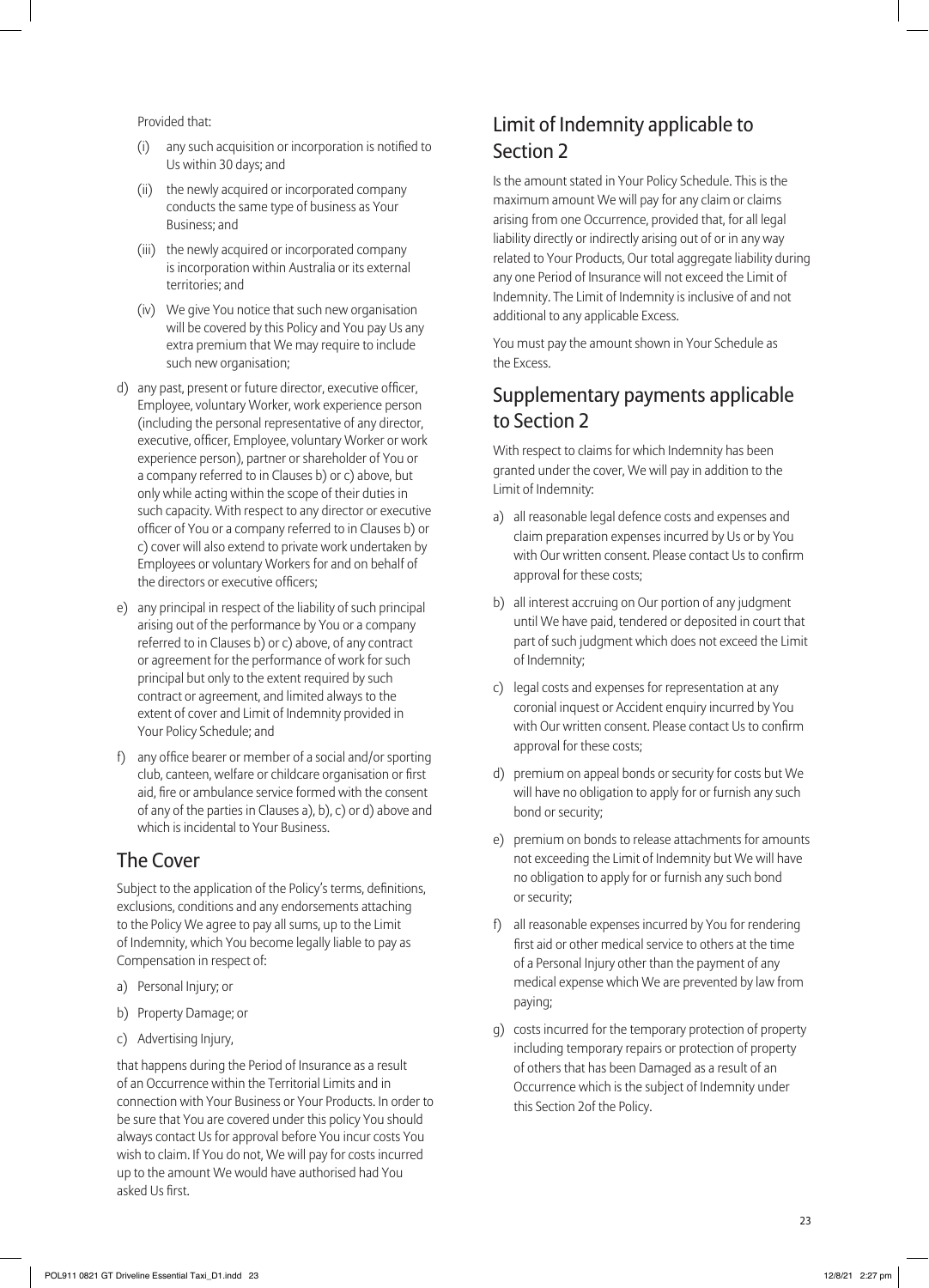However, payment of supplementary payments is subject to the following:

- a) We may, at Our absolute discretion, choose to pay You the Limit of Indemnity where We consider that the Limit of Indemnity is likely to be exhausted by payment of Compensation. If We choose to do this We will have no further obligation to pay any supplementary payments or to defend any suit on Your behalf;
- b) if a payment exceeding the Limit of Indemnity has to be made to dispose of a claim Our liability for any supplementary payments We are obliged to pay is limited to the proportion that the Limit of Indemnity bears to that payment;
- c) in the event that Indemnity is granted under this Section of the Policy in respect of an action against You in any Court or before any other legally constituted body in the United States of America, Canada or their respective protectorates and territories, the total amount payable by Us will be no greater than the Limit of Indemnity including supplementary payments and defence cost incurred by You or on Your behalf;
- d) in jurisdictions where We may not legally be permitted to, or cannot for any other reason, defend any claim or suit against You We will pay any defence costs incurred with Our consent. Please contact Us to confirm approval for these costs.

## Specific Exclusions applicable to Section 2

We will not cover:

#### 1. Advertising Injury

any Advertising Injury caused by or resulting from:

- a) failure of performance of any contract. This does not apply to claims for unauthorised appropriation of ideas based upon breach of an implied contract; or
- b) infringement of trade mark, service mark or trade name. This does not apply to titles or slogans; or
- c) incorrect description of any good or Product; or
- d) mistake in advertised price; or
- e) any publication, utterance or testimonial used or made at Your direction and with Your knowledge of the inaccuracy or falsity of the publication, utterance or testimonial; or
- f) the failure of Your Products or services to conform with advertised performance, quality, fitness or durability; or
- g) Your Business if Your principal Business or occupation is advertising, broadcasting, publishing or telecasting.

#### 2. Aircraft, Hovercraft

any liability directly or indirectly arising out of or in any way connected with:

- a) the ownership, possession, maintenance, repair, navigation, operation or Use by You or on Your behalf; or
- b) any of Your Products which are incorporated into the structure, machinery or controls;

of any Aircraft or Hovercraft.

#### 3. Assault and battery

any liability directly or indirectly arising out of or in any way connected with assault and/or battery committed by You or at Your direction.

This Specific Exclusion will not apply when such assault and/or battery is committed for the purpose of preventing Personal Injury or Property Damage or eliminating danger to a person.

#### 4. Contractual liability

any liability assumed under any contract or agreement.

This Specific Exclusion does not apply to:

- a) liability that would have been implied by law in the absence of such contract or agreement;
- b) liability assumed by You under a warranty of fitness or quality regarding Your Products;
- c) those written contracts shown in the Schedule; or
- d) liability assumed under Incidental Contracts.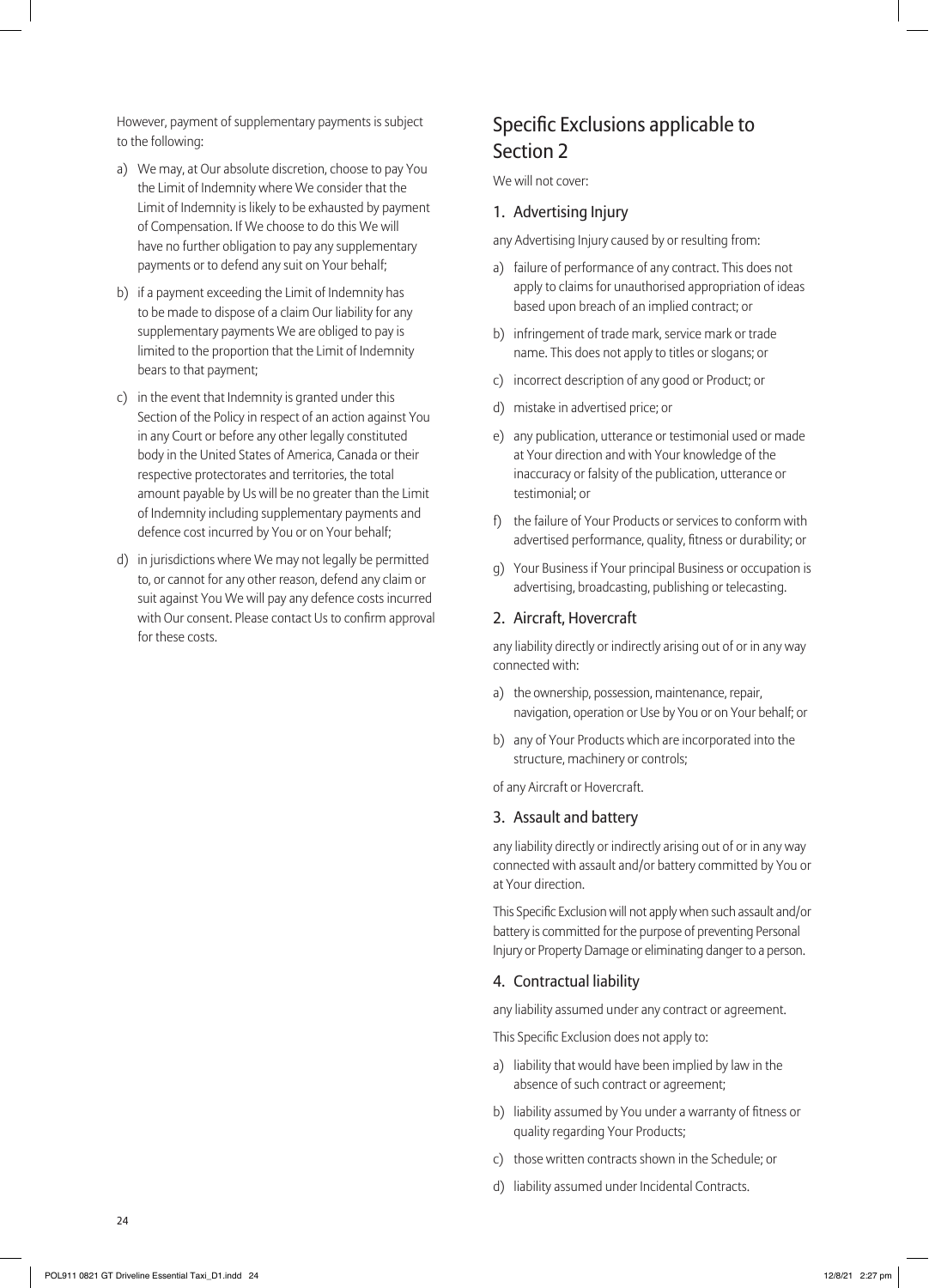#### 5. Damage to Product

Property Damage to:

- a) any Product resulting from or attributable to any defect therein or the harmful nature or unsuitability thereof provided that this Specific Exclusion is limited to only that part of the Product which is considered defective, harmful or unsuitable;
- b) any part of any property that must be repaired, reconditioned or replaced by reason of incorrect work performed by You or on Your behalf or by reason of materials or equipment which are or are proved to be defective or inadequate in connection with such work provided this Specific Exclusion will not apply to Property Damage resulting from such work.

#### 6. Dangerous Goods

any liability caused by or arising out of or in connection with the storage, transportation or handling of Dangerous Goods.

This Specific Exclusion will not apply to packaged substances or materials provided the goods are packaged, stored, transported or handled in compliance with the Australian Dangerous Goods Code.

#### 7. Defamation, libel and slander

any liability directly or indirectly arising out of or in any way connected with the publication or utterance of any libelous, slanderous, defamatory or disparaging material:

- a) made prior to the commencement of the Period of Insurance;
- b) made at Your direction or with Your authority and with knowledge of its falsity.

#### 8. Electronic Data

- a) the communication, display, distribution or publication of Electronic Data provided that this Exclusion does not apply to Personal Injury or Advertising Injury;
- b) the total or partial destruction, distortion, erasure, corruption, alteration, misrepresentation or misappropriation of Electronic Data;
- c) an error in creating, amending, entering, deleting or using Electronic Data; or
- d) the total or partial inability or failure to receive, send, access or use Electronic Data for any time or at all.

#### 9. Employer's liability

any liability for Personal Injury to any Worker:

a) if You are required by law to insure or otherwise fund, whether through self insurance, statutory fund or other statutory scheme, all or part of any common law liability (whether limited or not) for such Personal Injury; or

- b) imposed by:
	- (i) any Workers Compensation Law;
	- (ii) the provisions of any industrial award or agreement or determination or any contract of employment or workplace agreement where such liability would not have been imposed in the absence of such industrial award, agreement or determination;
	- (iii) any law relating to Employment Practices.

#### 10. Erections, alterations and additions

any liability directly or indirectly arising out of or in any way connected with, the construction, erection, alteration, demolition of and/or addition to buildings by You or on Your behalf.

This Specific Exclusion will not apply to any alteration of or addition to buildings owned and/or occupied by You where the cost of such alterations or additions does not exceed \$500,000.

#### 11. Faulty workmanship

any liability for the cost or expenses incurred in performing, re-performing, completing, re-completing, correcting or improving any work or service undertaken or provided by You or on Your behalf. But this Specific Exclusion does not apply to Property Damage resulting from such work.

#### 12. Loss of use

any liability for loss of the use of tangible property (not having been physically Damaged or destroyed) directly or indirectly arising out of or in any way connected with:

- a) a delay in or lack of performance by You or on Your behalf in relation to any contract or agreement; or
- b) the failure of Your Products to meet the level of performance, quality, fitness or durability expressly or impliedly warranted or represented by You. Provided this Specific Exclusion does not apply to the loss of use of other tangible property resulting from the sudden and accidental physical Damage to or destruction of Your Products after such Products have been put to use by any person or organisation other than You.

#### 13. More specific policy cover section

any liability for which indemnity is provided (whether You have selected that cover section or not), or would have been provided but for any applicable excess, under a more specific policy shown as such in Your Policy Schedule.

#### 14. Participation

any liability for Personal Injury to any person or Property Damage to the property of any person directly or indirectly arising out of or in any way connected with the actual participation of such person in any sport, exercise or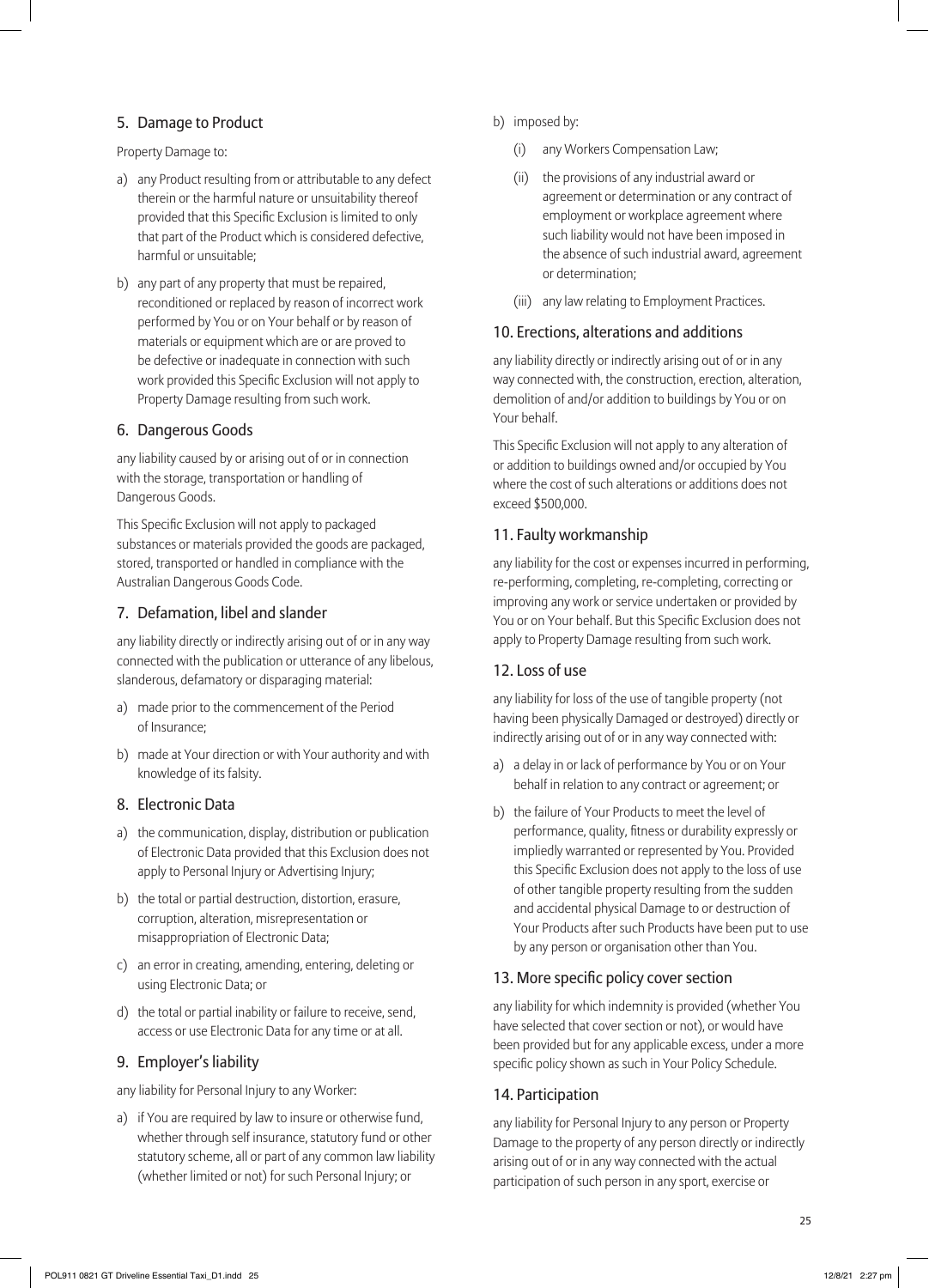activity such as but not limited to rally driving, motor racing, any Vehicle activity on a race track, competitive motor sports, aerobics, athletics, football, aquatic, aerial or equestrian activity.

The term 'participation' as used in this Specific Exclusion includes the participation, training or practice of, supervision or control of such activities.

Provided this Specific Exclusion does not apply to Personal Injury or Property Damage caused by any fault or defect in equipment provided by You at any situation owned and/or occupied by You for the purpose of Your Business.

#### 15. Penalties, liquidated damages, punitive, exemplary and/or aggravated damages

any liability for fines or penalties imposed by law or liquidated, punitive, exemplary, aggravated damages and any additional damages resulting from the multiplication of compensatory damages.

#### 16. Pollution

any liability directly or indirectly arising out of or in any way connected with:

a) the actual, alleged or threatened discharge, dispersal, seepage, migration, release or escape of Pollutants.

This Specific Exclusion 16. a) will not apply to liability for Personal Injury or Property Damage where such discharge, dispersal, release or escape is caused by a sudden, identifiable, unintended and unexpected happening which takes place in its entirety at a specific time and place;

- b) the testing, monitoring, cleaning up, removal, containment, treatment, detoxifying or neutralising of Pollutants, whether or not any of the foregoing are or should be performed by You or by others;
- c) the actual, alleged or threatened discharge, dispersal, release or escape of Pollutants caused by any Products that have been discarded, dumped, abandoned or thrown away by others;
- d) the actual, alleged or threatened discharge, dispersal, release or escape of Pollutants in the United States of America or Canada or in any country to which the laws of the United States of America or Canada apply; or
- e) the prevention of escape of Pollutants from any premises owned or operated by You or on which You have property or conduct Your Business.

#### 17. Product guarantee or warranty

any liability for Product guarantee or warranty given by You or on Your behalf provided this Specific Exclusion does not apply to legislative requirements concerning Product safety and information.

#### 18. Product Recall

directly or indirectly arising out of or in any way connected with the Recall, removal, withdrawal, adjustment, inspection, repair, reconditioning, replacement or loss of use of Your Products or any property of which such Products form a part if they are withdrawn from the market or from use because of any known or suspected defect or deficiency in them.

#### 19. Professional advice or service

any liability directly or indirectly arising out of or in any way connected with the provision by You, or any one on Your behalf, of professional advice or any error or omission connected therewith provided this Specific Exclusion does not apply to:

- a) the rendering of or failure to render medical advice by Medical Persons employed by You to provide first aid and other medical services on Your premises, other than where Your Business involves the provision of professional medical services or advice (which includes dental and veterinary services and advice) and the provision or sale of medication or other medical equipment, prosthetics, aids or devices of any description;
- b) Personal Injury or Property Damage where such professional advice or service is not given or provided for any remuneration, such as a fee or commission; or
- c) arising from advice given in respect of the use or storage of Your Products.

#### 20. Property in Your physical or legal control

any liability for Property Damage to:

- a) property owned by or leased or rented to You;
- b) property in Your physical or legal control.

Provided this Specific Exclusion will not apply to liability for Property Damage to:

- (i) buildings which are leased or rented to You;
- (ii) buildings, including their contents, not owned, leased or rented to You but temporarily occupied by You for the purpose of carrying out work in connection with Your Business, but We will not pay for Property Damage to that part of the property on which You are or have been working which arises out of such work;
- (iii) Vehicles, not belonging to or used by You or on Your behalf, in Your physical or legal control and where such Property Damage occurs while any such Vehicles are in a car park which is not owned or operated for reward by You as part of Your Business;
- (iv) property belonging to visitors or Your directors and Employees;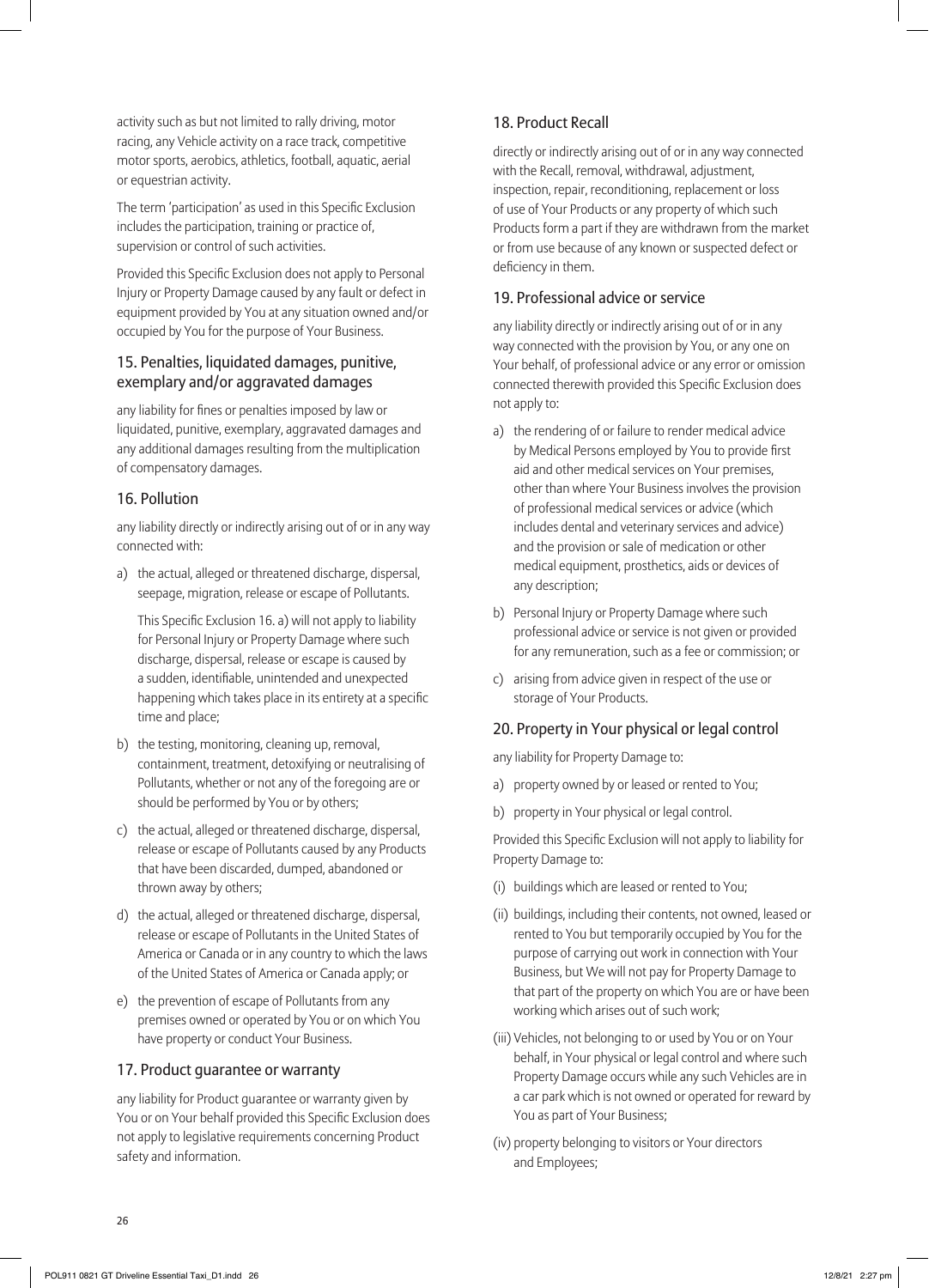(v) property in Your physical or legal control, including property held by You at any storage or distribution facility incidental to transit, (except whilst in the course of transit or being loaded or unloaded, or while undergoing any process or being worked upon), for which You have not assumed any responsibility to obtain insurance.

Our liability under this proviso 20. (v) will be limited to \$100,000, or such other amount specified in Your Policy Schedule, in the aggregate in respect of any one Period of Insurance and will be subject to the Excess shown in Your Policy Schedule.

#### 21. Radioactivity

Ionizing radiation or contamination by radioactivity from any nuclear fuel, weapon or waste whether occurring naturally or otherwise; the radioactive, toxic, explosive or other hazardous properties of any explosive nuclear assembly or nuclear component thereof; or the storage, transport, assembly, disassembly, maintenance or operation of any nuclear weapon or nuclear component thereof.

#### 22. Sanction laws

any liability whereby the provision of Indemnity under the Policy would violate any applicable sanction law or regulations of the UN Security Council and/or any other applicable national sanction laws or regulations.

#### 23. Vehicles

any liability directly or indirectly arising out of or in any way connected with the ownership, possession, operation, use or legal control by You or on Your behalf of any Vehicle:

a) which is registered or is required under any legislation to be registered.

This Specific Exclusion 23. a) will not apply to:

- (i) liability for Personal Injury or Property Damage arising beyond the limits of any carriageway or thoroughfare or caused by the loading or unloading of any Vehicle or trailer;
- (ii) liability for Personal Injury or Property Damage arising from the use of any Vehicle as a Tool of Trade,

where such liability is required by virtue of any legislation to be insured under a policy of bodily injury insurance.

#### 24. Molestation

any actual or alleged liability whatsoever in respect of claims directly or indirectly arising from all legal liability for any Occurrence or Occurrences that arise from or are in any way related to or based upon molestation, whether actual or alleged.

This exclusion also extends to include the provision of the additional cover provided under supplementary payments.

#### 25. Watercraft

any liability directly or indirectly arising out of or in any way connected with the ownership, possession, operation, navigation or use by You or on Your behalf of any Watercraft, the hull of which exceeds 10 metres in length.

Provided this Specific Exclusion does not apply to Watercraft:

- a) which You do not own or operate; and
- b) is under the control of a licenced and qualified person for the type of vessel; and
- c) has been hired or otherwise engaged by You for business entertainment purposes.

#### 26. Welding and allied processes

any liability directly or indirectly arising out of or in any way connected with, You or other persons working on Your behalf not having strictly complied with the Australian Standard 1674.1-1997 'Safety in welding and allied processes – Fire precautions' as set out in the Standard (or any equivalent or replacement there of), when involved in welding, thermal or oxygen cutting or heating or other related heat-producing or spark- producing operations.

#### 27. Communicable Diseases

any liability in respect of any claims or costs arising out of any actual or alleged loss, liability, damage, compensation, loss of use, loss of profit, injury, sickness, disease, death, medical payment, defence cost, inquest cost, accident enquiry, cost, expense or any other amount incurred either directly or indirectly and regardless of any other cause contributing concurrently or in any sequence, originating from, caused by, arising out of, contributed to by, resulting from, or otherwise in connection with a Communicable Disease or the fear or threat (whether actual or perceived) of a Communicable Disease or the actual or alleged transmission of a Communicable Disease.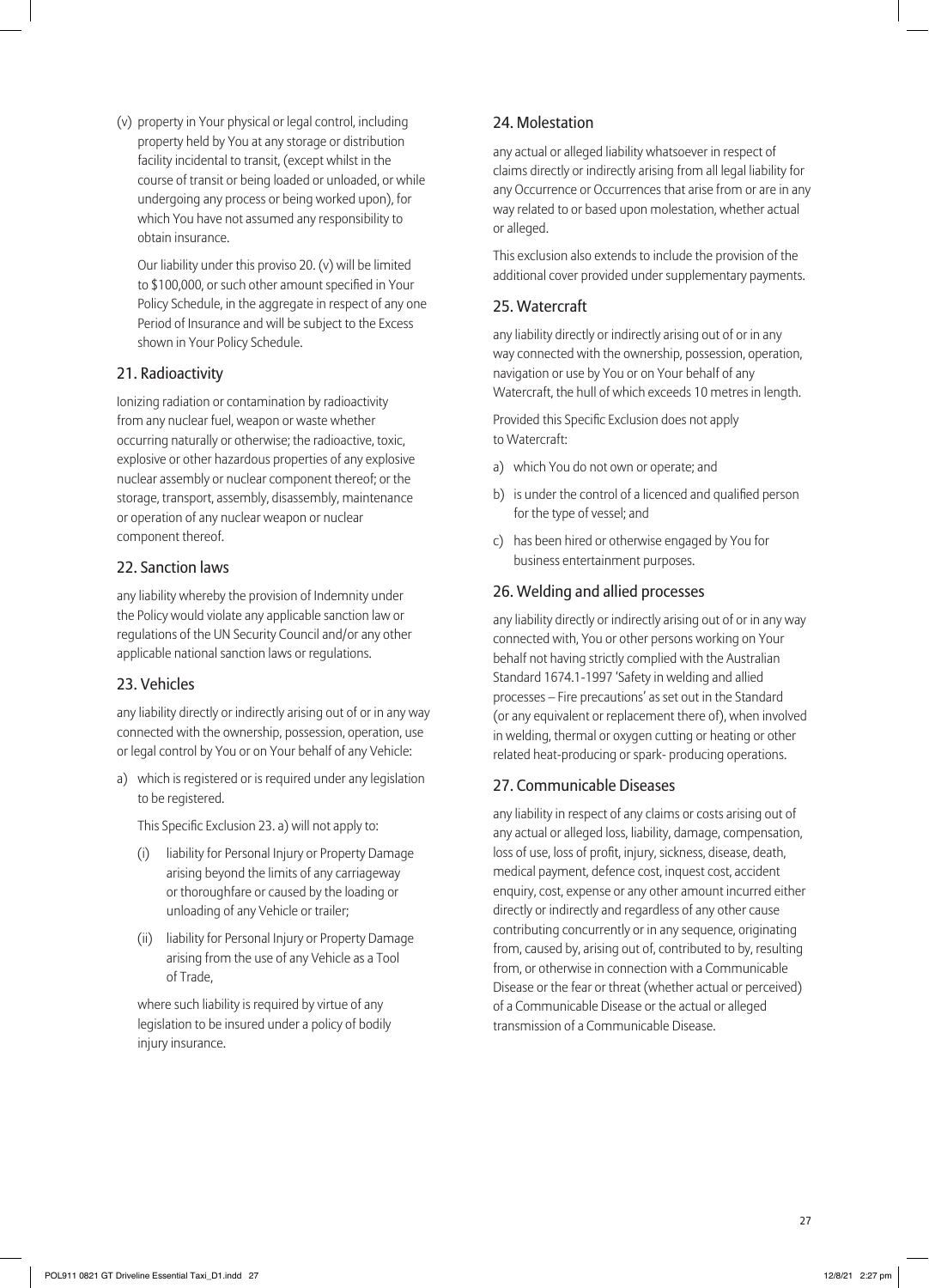# Specific Conditions applicable to Section 2

If You do not meet these Specific Conditions We may to the extent permitted by law cancel Your Policy and/or reduce or refuse to pay a claim to the extent We are prejudiced by Your noncompliance.

#### 1. Changes

You must give Us written notice as soon as reasonably practicable of any change You know, or ought reasonably to have known to be relevant to Our decision to insure You and the terms on which We will insure You.

#### 2. Assignment

Assignment of an interest under Section 2 of the Policy does not bind Us until Our consent is endorsed on the Policy. We will not unreasonably withhold Our consent.

If You die, or are adjudged bankrupt or insolvent, Section 2 of this Policy will cover:

- a) Your legal representative acting on behalf of Your estate;
- b) any person or corporation having lawful temporary custody of property which is or was before Your death owned or possessed by You until the appointment of a legal representative.

#### 3. Subrogation Rights

In the event of any payment under Section 2 of the Policy We will be subrogated to all Your rights of recovery against any person or organisation and You shall execute and deliver any appropriate instruments and papers and do whatever is reasonably necessary to secure such rights. Any amount so recovered shall be applied in accordance with the provisions of s.67 of the Insurance Contracts Act 1984 (including amendments thereto).

We agree to waive all rights of subrogation under Section 2 of the Policy against each of the parties defined as You.

However, where a party included in the definition of You is protected from liability insured under Section 2 of the Policy by any other policy of insurance or indemnity then Our subrogation rights are not waived to the extent and up to the amount of cover provided by such other policy of insurance or indemnity.

### 4. Cross Liability

Where You are comprised of more than one entity the term You will be considered as applying to each entity in the same manner as though a separate Policy had been issued to each entity, provided that Our Limit of Indemnity and liability to make supplementary payments will apply as though there were not separate policies issued to each entity.

# Optional Benefit applicable to Section 2

The following Optional Benefit to the cover provided by the Policy only applies if it is noted as being applicable in Your Policy Schedule.

#### PEC001 Passengers Luggage

It is hereby agreed and declared that Specific Exclusion 20. (v) of Section 2 of the Policy is amended to provide cover in respect of passengers personal effects and baggage whilst being conveyed in any licensed bus, coach or taxi including whilst being loaded or unloaded from Your Vehicle.

The maximum We will pay is subject to the Limit of Indemnity for this Optional Benefit shown in Your Policy Schedule, and You must pay the Excess specified in Your Policy Schedule.